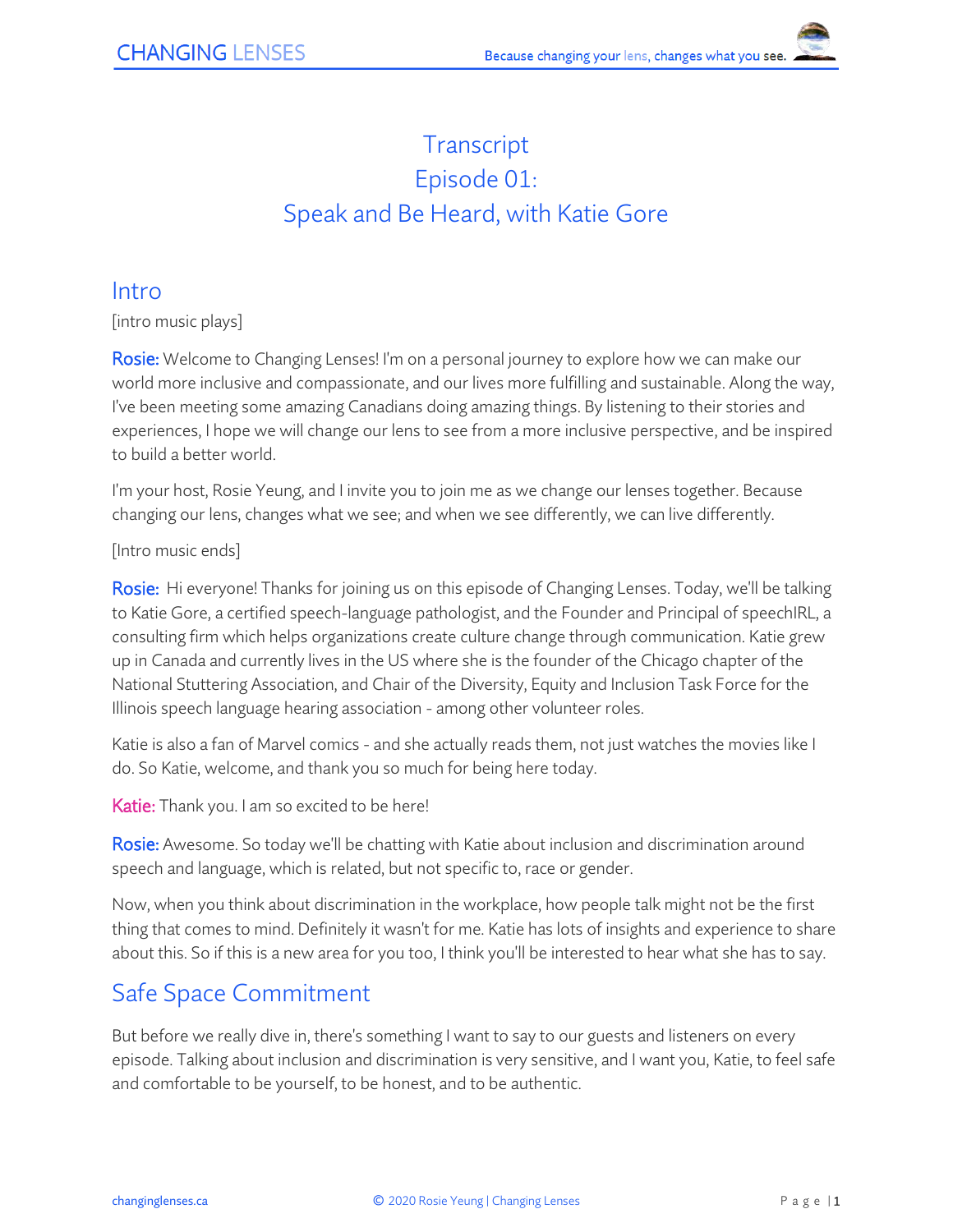Some of what we discuss might be challenging for you to say, and for our listeners to hear, but I really want us to have an open and genuine conversation. So I commit to you and our listeners to be respectful, to be kind, and to be honest and authentic myself. And I also invite you to call me out if I say anything inappropriate, and correct me if I use the wrong language.

And I commit that the foundation of our discussion is to raise awareness and lift people up, not to gossip or bring people down. So Katie, will you accept my commitment to you?

#### Katie: Absolutely.

Rosie: Thank you. So now that we have laid some of the groundwork for this, let's get started!

And I want to say again, just how grateful I am for you being here today as actually my very first guest ever on this podcast.

I am fascinated by the work that you do, and just the whole topic. So I have so many questions for you, which you might not get to, but let's just start off easy.

### Katie's work in speech and communication

So I gave a little bit about your bio in the introduction, and to be totally honest, I didn't really know half of what I was saying. So can you just start us off by telling us a bit more about what you do and what that looks like on a day-to-day basis?

Katie: Yeah. So, my background, my training is as a speech-language pathologist. And so, speechIRL, when it was first founded, was and is a speech therapy practice. And most people, when they think of speech therapy, they think of, you know, small children who were struggling to communicate or speak, or perhaps older adults who have had a stroke or some sort of medical condition later on in their life that we associate with old age.

And that is true for the vast majority of folks who work in this field. The work that we do at speechIRL is focused specifically on professionals. So often our younger folks tend to be in college or maybe late high school, and then going into early career, mid-career and late career. And we work with people who may have a diagnosed speech or communication challenge.

So something like stuttering or having a lisp, or having challenges with something like, attention deficit or autism or something, they just feel like they've got - they've always had a hard time communicating and they feel like there's a reason why, but never got an official diagnosis. And then we also work with people who don't have any identified - don't identify as having any diagnosis, but, you know, just want to improve their communication. So that might fall into more of the traditional bucket of executive presence.

So that's how we started. And we bring our speech therapy skills there, but then over time, what we do as a practice has evolved. And the reason it evolved for me personally was because I spent a lot of time working with very intelligent, very ambitious, very capable professionals who had a communication disorder of some kind. Stuttering is one of our big specialties. That's one of my personal passion points, but a variety of others as well. And you know, these folks would come in and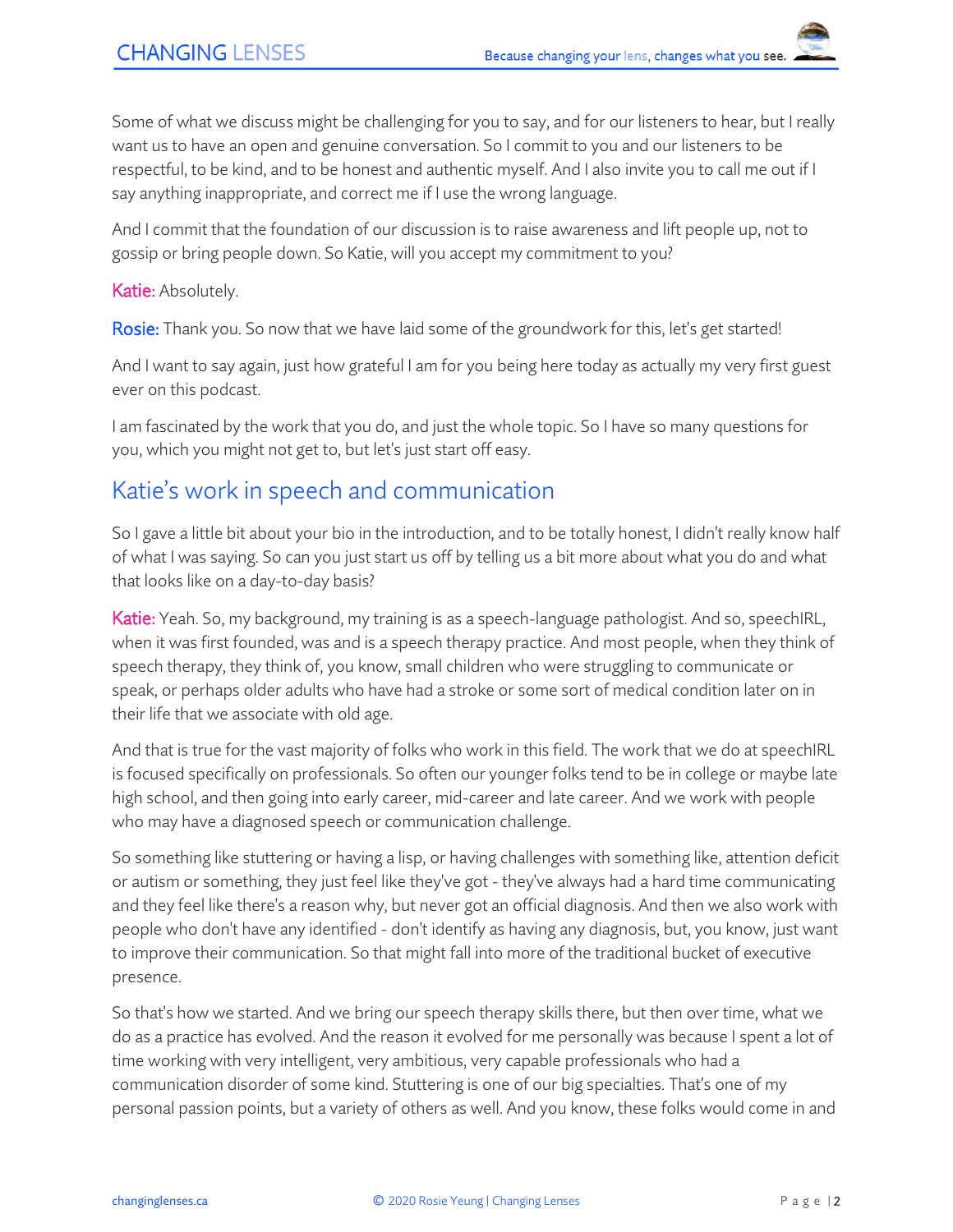work so hard on doing everything they can to get there, you know, to be the best communicator they could be.

# Neurodiversity means that people are wired differently - like being left-handed or right-handed

But often that means embracing some element of yourself that is different from other people. So we take a really heavy neurodiversity approach to the way that we do our work. Which really means understanding and accepting that people are wired differently. So this is the term neurodiversity sort of started in the autism community, but it can be applied a little more broadly as well.

So, you know, you could, at a very simple level, you could think of it like left-handed and righthanded, right? Some people are left-handed, some people are right-handed, and we used to live in a society where if you were left handed, we punished you and we perhaps even physically beat you until you learn to use your right hand.

And then as society, we got to a point where like, or we could just let people use their left hand and that would be fine. And that's an extremely simple example of how - of a type of neurodiversity. But this could apply for the way you think, the way you perceive the world, the way you hear, the way you communicate, the way you emotionally process, all of those are part of it.

Anyway, so working with folks like this, who would work so hard to do everything they could to fit in, but also trying to understand and be authentic to who they are, like, this is how my body needs to communicate. This is how my brain needs to process. This is what I need to do to move through the world.

But - and that's great if you can come to peace with all those things. But then if you were in an environment that refuses to also acknowledge and accept you for who you are, you are not going to make any progress. And so I got really really frustrated seeing all of these wonderful clients that I worked with who had worked so hard on their communication and were fabulous communicators, but there just might've been one little piece about them that was slightly different than the way most other people communicated.

And they would be completely shut out from professional opportunities, social opportunities in some cases as well. And so that really drove me to see, OK, can we go in above the glass ceiling and start to put some chips in it from the top, as opposed to having people stand underneath it one by one. And you know, I'm really passionate about teaching self-advocacy, but there's a certain point at which like you shouldn't have to self-advocate and other people need to just get onboard.

So that sort of is how we got into what now falls into the diversity, equity and inclusion bucket. It wasn't that I was intentionally trying to go there, it just - it sort of, it naturally falls in there. And then from then, from being in that space, all the intersectionality that comes out of that, now I found myself having other conversations about things that aren't always related to communication.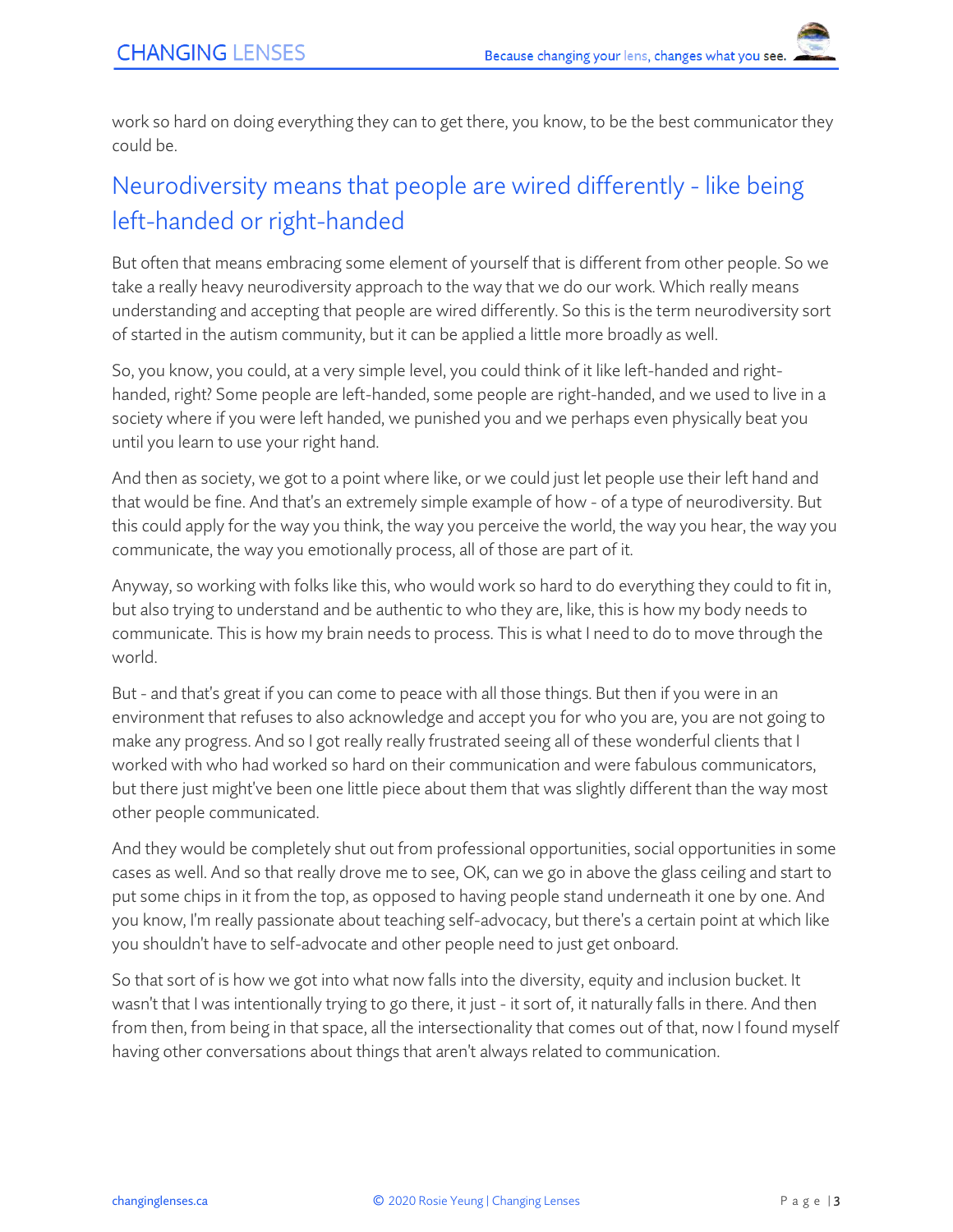But I always tend to come at it from a communication lens. So on a day-to-day basis, I see a couple of individual clients still. I do a lot of facilitation and conversation work, you know, developing trainings. I teach speech pathologists and try to sort of infuse this more social model of disability or neurodiversity model of approaching communication vs. a medical model where it's like, "Oh, you have a diagnosis, so we need to fix you so that you can be like everyone else."

So my schedule is all over the place, but I'm very, very thankful that I get to do what I do. It's a lot of fun and I'm constantly learning new things and talking with people who have had experiences that I didn't even know existed. So I'll stop there.

Rosie: Wow. That - OK, there's so much there already that I want to dig into. So - OK, so let me just pick up on what you said around neurodiversity. Cause then you say that, I mean, I'm no medical person, but I just think brain. But you're using neurodiversity in the context of speaking, which I would have just been like, that's your mouth, or you know, verbal stuff, right? So how - what is the link between neurodiversity and our speech and communication?

Katie: Yeah, that is a great question. So yeah, neurodiversity really refers to the unique wiring of your brain, which both impacts how you perceive and take in the world around you from a sensory standpoint, and then how your brain puts information together.

And then based on how that information is put together, how you behave in return, right? So how you speak, how you walk, how you make choices in your life, what you think is interesting, what you think isn't interesting, all of that. And so very broadly, you could think of neurodiversity as, sort of the sum collective of your cognitive experiences, your emotional experiences, your thoughts and emotions and your physical experiences.

Speech is one part of - or the way we talk as part of that. So communication is a very cognitive process, right? Cause you have to think about the place that you're in, you have to think about the people you're talking to. You have to think about your knowledge of the conversation that's going on and all the words that are associated with that, all of the emotions that are associated with that, how comfortable you feel with the topic. You have to put that into words and speak it out.

And then there's all these non-verbal elements as well. Like your tone of voice while you're doing it, your body language while you're doing it. And you know, matching the level of what you're saying to the level of your - your perceived level of the people that you're talking to, right. So you know, know your audience, speak to your audience.

#### Rosie: Right, yeah.

Katie: So communication is a very, very - I mean, it is a brain based process. That's also very much coloured by our emotions, right? When we're very emotional about something it very much impacts the way we communicate about it. So I don't know if that answers…

## The King's Speech...problem? Or whatchamacallit?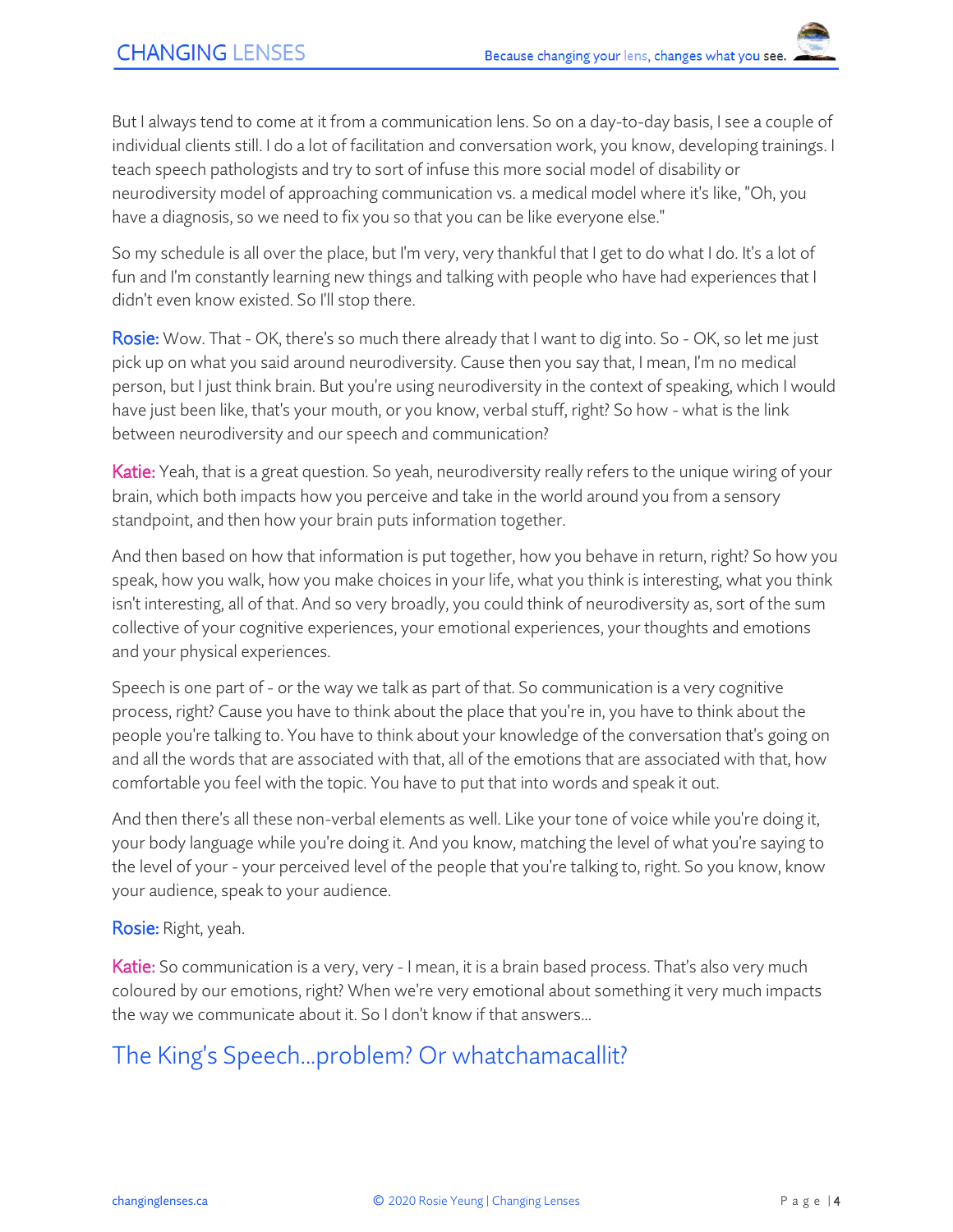Rosie: OK, so, well, um, so let's - just to try to make it understandable for people like me, [laughs], who's not deeply familiar with the topic. Cause when, I mean, I guess when I think about speech therapy, the only thing, or the first thing that comes to mind is like that example, The King's Speech, the movie that came out about one of the English Kings in the 19th or 20th century somewhere who had a very severe stutter, but he needed to make public speeches.

And so, one of my takeaways right now is that there's, I'll call them "problems", cause I don't know what to call them, that people want to fix to make - I guess, just self-improvement, as well as to genuinely make themselves more understandable.

And actually on that point, because I do want to be respectful in my language. Is there a term for that? Like, I've been using speech impediment, but I feel like that's a very disabling term. What would you call a "speech problem" that needs to be cured? If there is such a thing.

Katie: Yeah, you know, I think - there isn't within the speech community, I think, an agreed upon, "this is what we should call it".

So certainly yeah, we can react directly, "Oh, it doesn't feel right to call it a problem." I do know, I know a lot of people in the speech community who still use the words speech impediment, or they'll say "I have a speech impediment" because that is a word that is generally understood. And so they find it a very practical word to use, you know, speech issues, speech challenge. Speech difference, if you're trying to be, sort of, more on the neurodiversity side. But the thing is the differences can lead to problems. Not because the person themselves or the difference itself is a problem, but it can create these breakdowns.

And so "problem" is a word that we use a lot in our office because the person who has the speech difference is experiencing many problems. And so it can be a shorthand for that. So I would say for the purposes of our conversation, use whatever word feels most true for the context. And yeah if you're talking about, you know, in the movie, the King had a lot of speech problems. He encountered a lot of problems because of his speech. So I think myself and my speech folks would all be like, you're cool. But it's a good meta thing to be aware of. Yeah.

## Rosie's "small" speech difference

Rosie: So, what would be, a difference, I guess, for just encountering it in everyday life? So let me think about my work experience, where I'm a smaller person, I'm under five feet tall. I think that also means my lungs are probably smaller than other people. And something I encountered a lot when I was speaking in meetings or doing small presentations, we're not talking hundreds of people, maybe 10 or 30 people at the most, people would often be telling me, "Speak up, Rosie, we can't hear you." And I think in terms of speech patterns, they would also say, "Rosie, you speak too quickly, make sure you slow down."

But to me, that was just my natural way of speaking. And so is that - I mean, is that an example, maybe, of neurodiversity? Where I would have to change inherently who I am or how I naturally talk to suit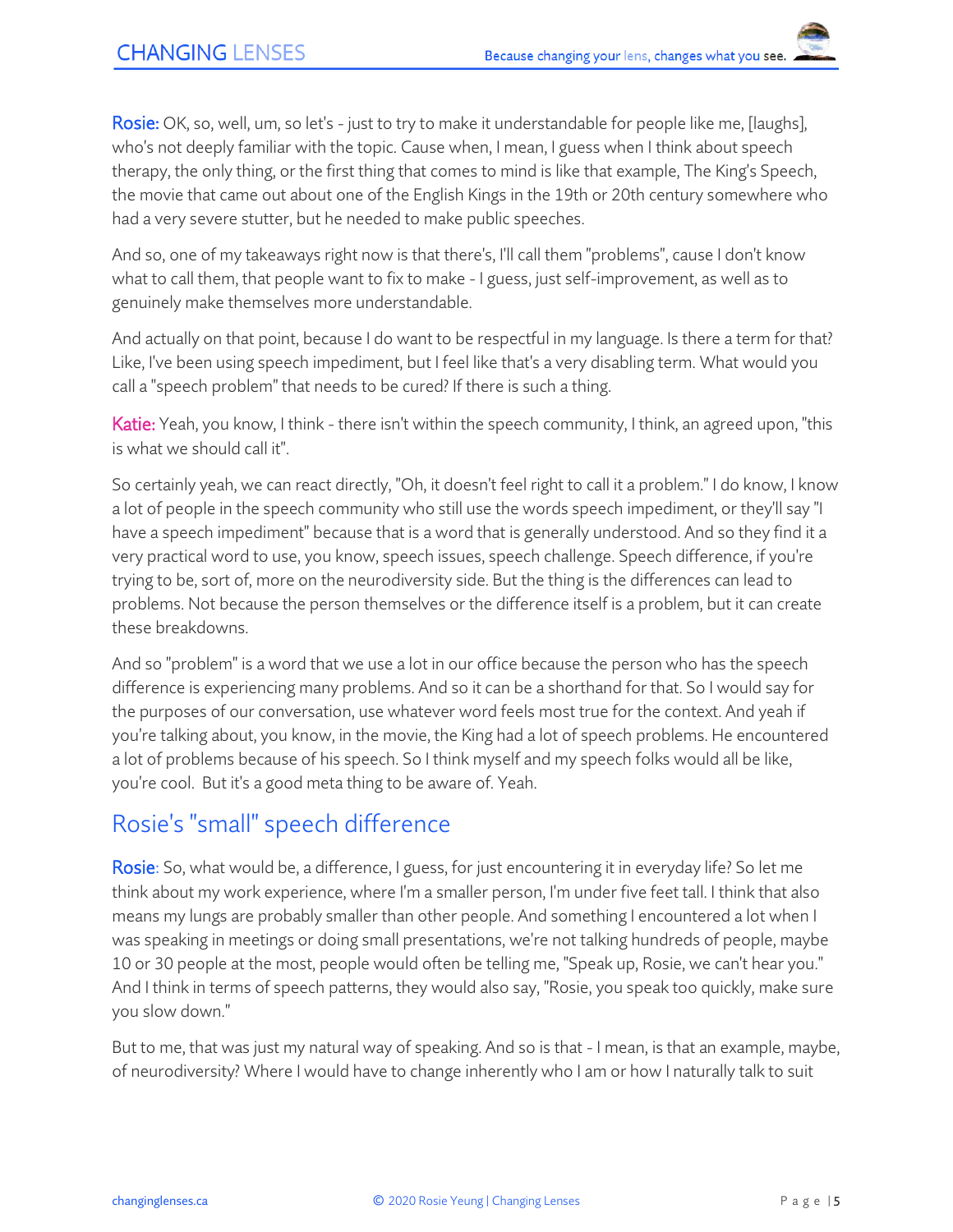someone else that - I can understand why it would be beneficial to my listener, but if I didn't have to change it, I wouldn't, because that's just kind of how I am.

Katie: Yeah. So I don't know if you realize, but like, that question you just asked is like the crux of the conversations that we have all the time. So both of those patterns that you described, the speaking too fast, and/or speaking too quietly, those are very common things that someone might come to us to work on because they've received that feedback.

And that question you just posed, like, well, is this my problem? Or is this the listener's problem? You know, maybe they should just pay more attention, or like, go get their hearing checked or something, you know?

Rosie: [laughs] Yes. I told my mom that all the time. Yeah.

Katie: Exactly. You know, there are modifications that they could make perhaps to be more easily heard by you.

And one of the things that is interesting with speech and voice is, it's not - it's not like race, right? You can change the way you talk, and you can change it to varying degrees. But just because you can, should you? And ultimately how someone parses that out is a very personal question.

And I think particularly for professionals and professionals who you know, maybe are very passionate about issues like diversity and inequity and things like that. It's a really loaded question because we do want to be accepted the way we are and we want other people to be accepted the way they are, but in a workplace setting, you know, there's the whole sort of bring your whole self to work, but sometimes I'm like, well, that's not totally true. Cause I don't show up to work in my pyjamas. I mean, I do now cause it's a pandemic, but - you know - I'm wearing a sort of clean shirt, so...

#### Rosie: Right, yeah. [laughs]

Katie: So you know, we do modify things about ourselves when we step into the professional environment, right? And we choose to elevate certain features of ourselves because we want to be seen a certain way.

But then there's also things that are very core to our being that we also want to be welcome in the workplace and to be accepted in the workplace. And the way you talk can fall into either one of those camps. It could be something that you choose to modify so that you are seen a certain way, or it could be something that feels really core to who you are, or it can be kind of in the middle.

And so often what we do in our work is we like to take the approach of building people's flexibility in the way they communicate. Because it can be very limiting if you only have one way to talk, and you might feel like that is the core of who you are. But then you might, you know, just because I would like us to live in a better world, but like, we live in the world as it is now. And so that might not give you access to certain opportunities.

And so, having the flexibility to choose to step into that space, I mean, it's essentially code switching, right? Giving yourself the ability to code switch doesn't mean you should, doesn't mean you have to.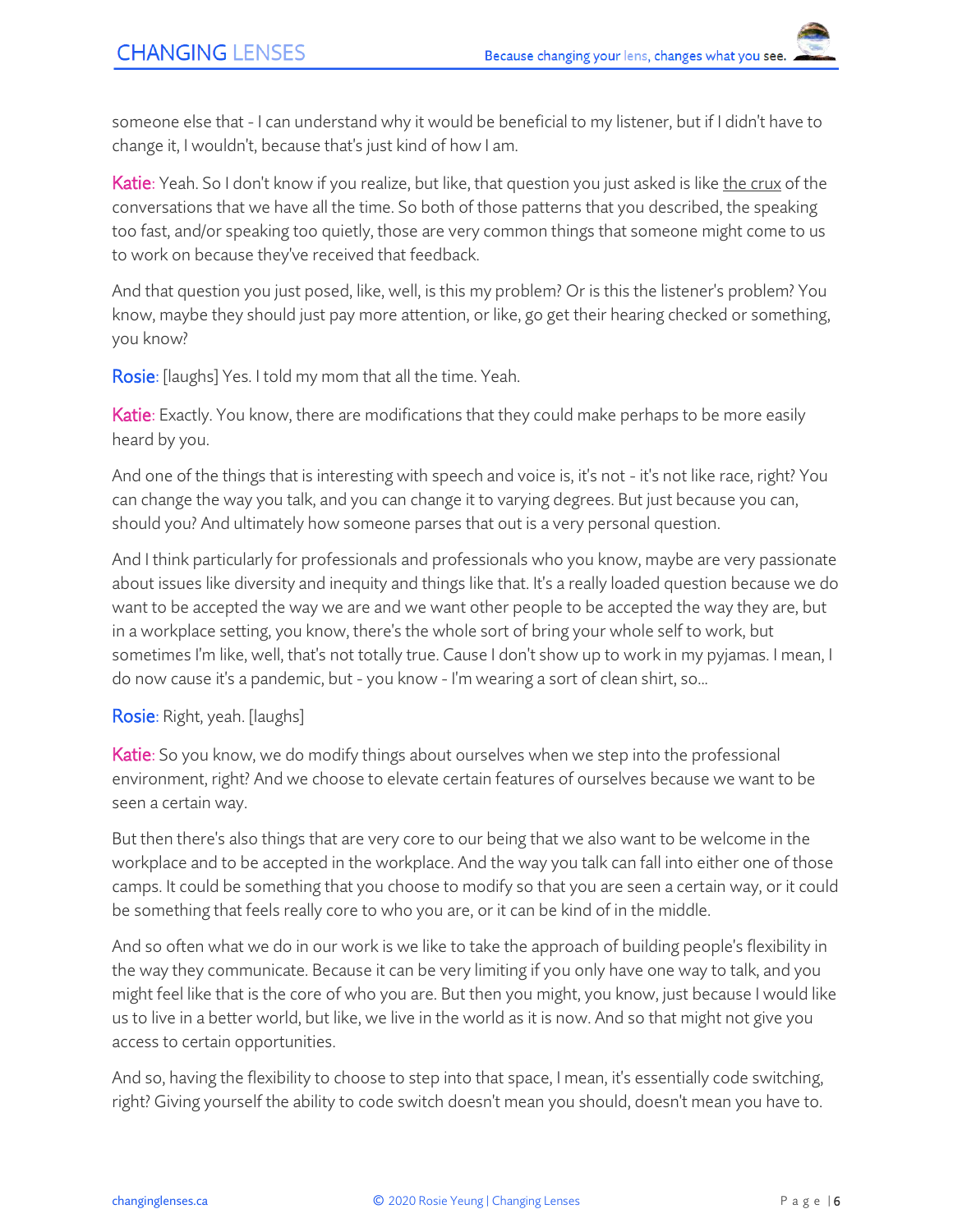And if you do choose to, should be very conscious of what you're doing and all the layers there. But it's good to have the ability to do that, just to have that option available to you.

### Sounding less Black

Katie: And so, sometimes we'll work with clients where they'll say, I want the ability to do this. And I mean, you know, we work with - we have clients who come in who say, "I'm Black and I want to sound less Black so I can go to work."

And that's, you know, I'm a White person, I'm like, OK, I feel like there's a lot going on here to talk about. So you're saying that's what you want to learn, and I can teach you that skill, but, there's a lot of contexts that, you know, might be good to explore as you're going about wanting to learn this, this extra dialect essentially. Um...yeah.

Rosie: So yeah, I want to pick up on that, because I've heard - I think there was actually a movie that came out recently, which I can't remember what it's called, but it was kind of a parody about exactly that, where there is a Black man who is at a call centre. Do you remember the movie I'm talking about?

Katie: Yes, and it's on my list, I am so bad at watching movies.

Rosie: Yeah! Me too - oh...

Katie: Yeah. It'll come to us and we'll both just randomly yell it out later in the episode, right?

Rosie: That's right, yes. Something like, "Thank you for your..." - no, or, "I apologize for..." - I don't remember. OK, sorry. I'm gonna stop guessing.

But it was about a Black man, on a call centre, and wasn't that successful until he turned his voice into a White sounding voice. And I'm not Black, but I sort of intuitively knew what they were talking about, changing the way you sound to make yourself more appealing, even though you shouldn't have to.

So, I mean, it's interesting what you said about, I guess, employees coming to you and saying, I want to sound less Black. Do you ever get - I do want to hear more about that, like is that even possible, what does that mean? But also, do you ever get employers - cause I would think that would be really wrong for them to do that - but do they ever come in and say, "this person doesn't sound professional enough", or I don't know how they would couch it, but really what they mean is, "they sound too Black."

Katie: So I, yeah, I haven't had any referrals from employers saying...yes and the words they would use is "you don't sound professional enough" where it's been clearly like, no, you sound too Black. The one we most commonly get where it is an employer initiated referral (that the employee goes along with, cause they're the ones who have to contact us), is most typically young women. And it's young women who are told, essentially, that they sound too feminine, or they don't sound professional enough. They need to sound more authoritative. You know, "you're really great at your job, but nobody will take you seriously in a presentation, so go change the way you talk."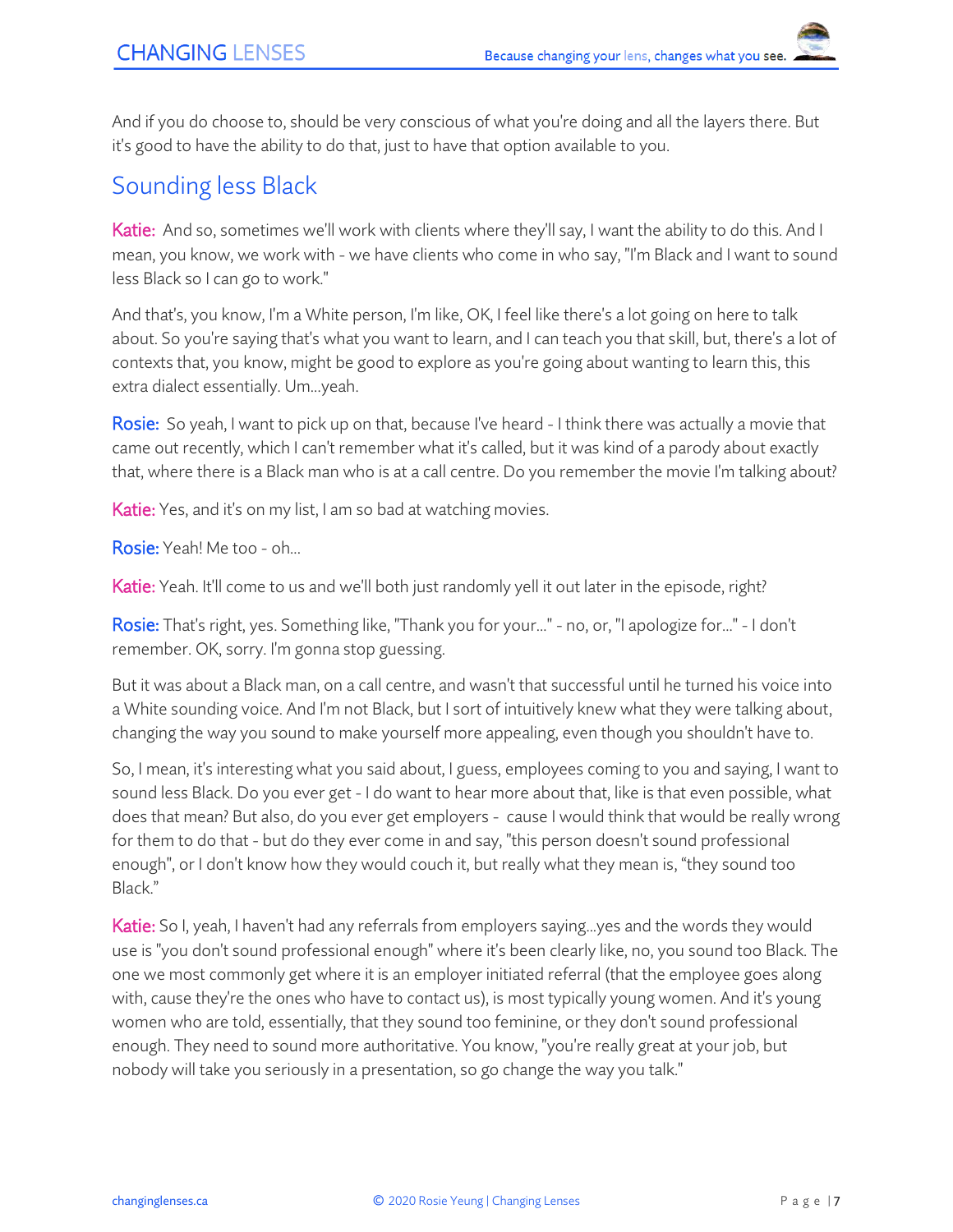And then the other one is also the one that you mentioned about not being loud enough, not being heard enough. And we get do the referrals from both men and women for that, you know, men who are very soft spoken as well.

### Do women have to change their voices to be taken seriously?

#### **Rosie:** So I - OK. So - oh gosh, there's a lot to dig in there too.

And I've heard that. And, I mean, I would agree I think that speaking isn't, or shouldn't really be specific to race, but I do feel like there's patterns that can turn into stereotypes. And for example, speaking as a small Asian woman, I worked at a professional accounting firm with other small Asians, most of whom were small Asian women. And I think there was a, not taking us too seriously, mostly because of the way we looked. Because we were petite, we were young, so you know, we looked - and Asians again, stereotypically, they look younger than they even really are. So we already looked even younger.

And then add to that, if we have, maybe "cute" sounding voices, I'll say, or, not loud projecting white male voices. I mean, now - I think this was 20 years ago when I first started working there - now I kind of feel like, well, do we have to sound like deep-voiced white men with really projecting voices in order to be executive? Like, can we not have little voices and still sound executive? Or - isn't that an old paradigm, or is that, I mean, do you think -

#### Sorry.

In your professional opinion, or in what you're seeing as patterns, how much do people really need to change their voices in order to be accepted or be taken seriously these days?

Katie: Yeah. So that is a big question. And there's a direct-I think the general answer to it sort of goes in one direction. And then the specific thing about what you said about, or the little voices or the deep voices, there's a different, there's another angle at work there that I want to comment on. So I'll say, so maybe I'll comment on the specific angle first and then I'll come back to the general question.

#### Rosie: Sure.

## Primal biological mechanisms (i.e. James Earl Jones vs. mice)

Katie: So yeah, one of the fascinating things about the voice, particularly in terms of what we might, what most people would associate with pitch, right - high, low, or loud, quiet. There is a very, sort of primal biological mechanism going on there. And so we actually have a workshop that we do, we have a three hour workshop on this called Voice, Gender, Power and Professionalism, where we get into this topic.

And one of the challenge - and this gets down to very structural aspects of acoustic - like physics and acoustics. And how we register those sounds.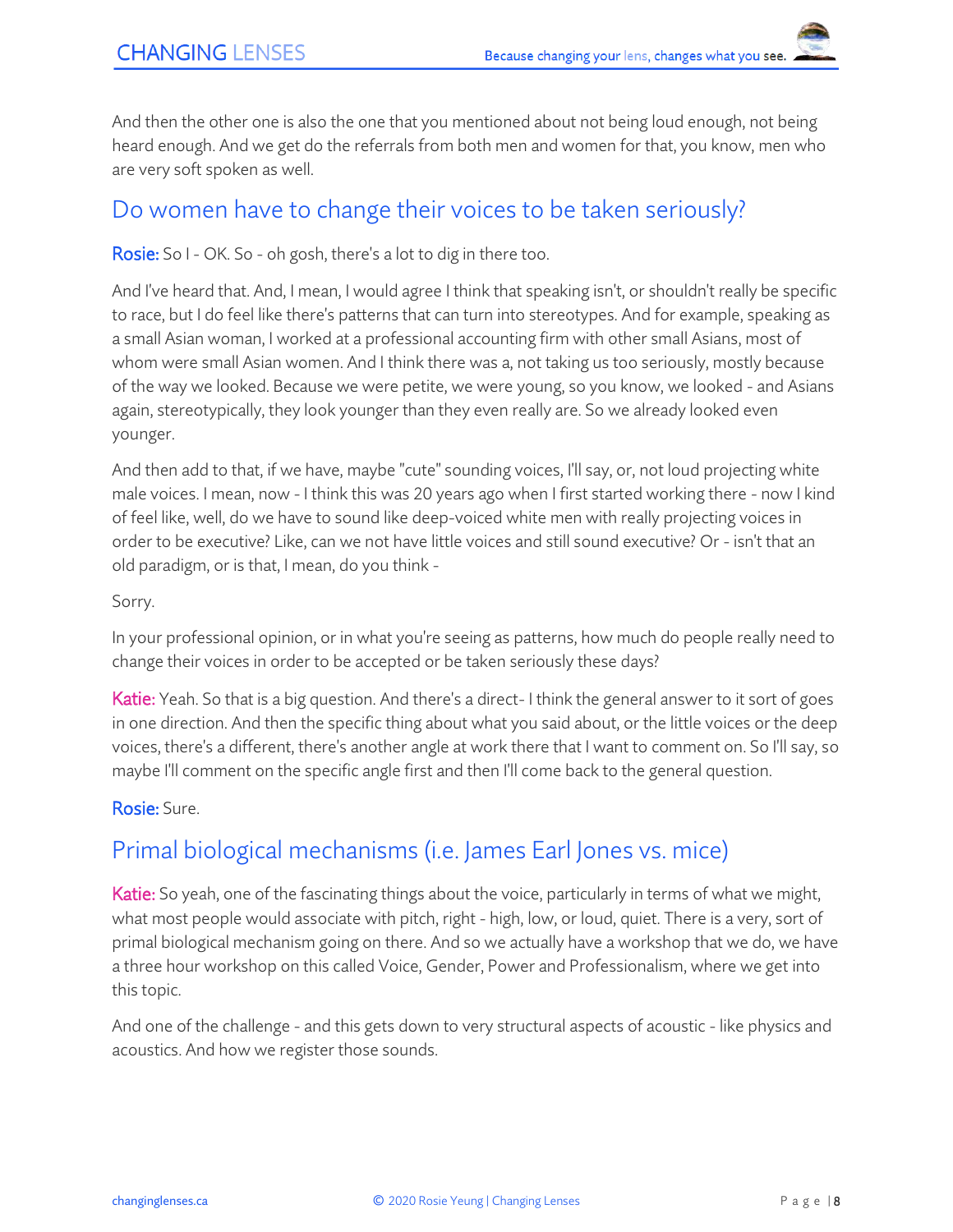So just in the world that we're in, think about the types of things that make really big, deep, booming sound. And then think about the kinds of things that make like high-pitched quiet sounds.

#### Rosie: OK.

Katie: The things that make the big sounds are generally more threatening. And if you hear a noise like that, it causes your body to have a certain reaction. And this is just, you know, this is not a voice in particular, this is just environmental noises. It's going to arrest your attention a certain way, it's going to cause you to react in a certain way and pay attention in a certain way.

Versus if you heard like a little squeak.

#### Rosie: Right.

Katie: You know, you react to that very differently, right? And so this is something for - I'm going to talk about men and women here, which is binary - but I'm going to use that - or, male and female would be more accurate sort of a shorthand, for the structural vocal mechanism that exists in the throat.

So, males have, you know, larger vocal tracks, so they make deeper sounds typically. And women, females, have smaller ones, so you get more higher pitch sounds, just like - you know, that's why a cello and a violin sound different, right, the cello is larger. You get a bigger, deeper sound.

And so for women in the workplace with higher pitch noises, it's absolutely true that people implicitly, unconsciously respond differently to these lower male voices versus these higher female voices. But that's really consistent with how we respond to noises in that pitch and volume range generally in the world.

And it is not, frankly, physically possible for females who have small little vocal tracks to talk like James Earl Jones. It physically cannot be done. But, so the flip side there is, it doesn't mean that females should have to be relegated to, you know, being perceived as a kitten or a mouse or something in that same vocal category just because we sound a certain way.

So that's where I think things like implicit bias training is so important. It's to recognize, like, OK, I have a very petite coworker who has sort of maybe a petite voice if you could call it that. And when I hear her voice, and even if I have done all the training in the world and everything, my brain is just going to process it a certain way, because that's how my brain - let's say a human brain, and even a lot of animal brains - process those sounds. So what can I do to overcome that implicit reaction that I have?

And this same thing applies for tall people and short people, right? Things that are larger than you are more intimidating, so you're going to pay more attention to them. Things that are smaller than you are less intimidating, so you're not going to feel the same threat and the sort of automatic response to attention. But that doesn't mean that you should only respect your tall coworkers and not respect the coworkers that are smaller in stature than you.

So that's...I kinda got on a tangent there.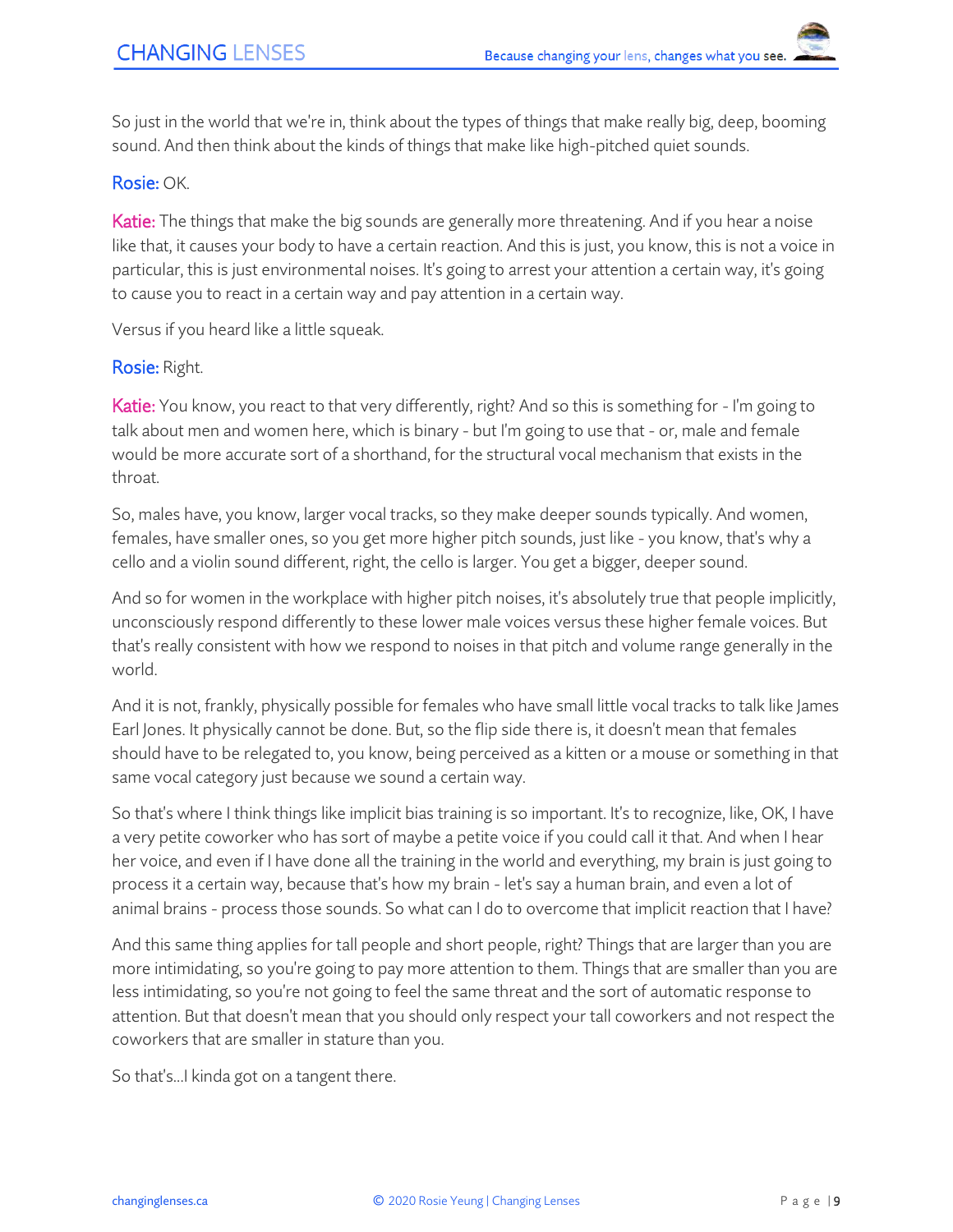### Historic power paradigms, and speaking powerfully

Rosie: No, that's really good. OK. Let's talk about something that I found - not I found, but that speechIRL offers as a service too. Cause my brain is also going to, when you just talk about the human anatomy or physiology part of it, I was like, well, threatening doesn't sound good. So, well, shouldn't I actually then be intimidated or scared?

And you would think that would be actually a potentially a negative trait for a male voice. But a lot of times it's actually desired to have. Like in sales, or you know, these things that - maybe it's because it commands power. So it turns into a positive thing.

But I also see how it gets used against women, or females, not just because they aren't taken as seriously necessarily. But if there's a situation where it's like, "Oh, we need a gentler person or a gentler tone to go in and, you know, massage things through, let's send that woman in because, you know, they'll not be as intimidated by her."

So it seems like it's being treated as a positive thing, but it actually really isn't in a way, cause they're saying, "Well, she's not threatening". Meaning she doesn't exude power, she doesn't come across as, I think, maybe as smart, right? Or as executive as someone else. And so we'll put her into the soft situations, and we'll send the man in to, you know, the tougher situations, cause they can handle it.

And I never really thought about how just basic physiology could get to that point. But I mean, is that kind of an interpretation of what you're saying the result could be from our, just the male and female anatomy?

Katie: Yeah, absolutely. And I think that's why these things are hard when it comes to communication. Because the way we communicate is in many ways, it is influenced by the bodies that we have. It's influenced by the vocal tracks you have, by how tall you are, by the wiring that you have in your brain. And that's why we get personalities and all of these things.

And in the workplace culture that we have, historically and both presently, certain types of communication styles and communication abilities, which could be having a certain pitch or a certain tone, have been prized over others or seen as more powerful.

And so a lot of the work that we do is talking about power, which is such a complicated and interesting phenomenon, but how can you create that with what you've been given?

And so for some people, yes, in a really historic paradigm, being powerful meant being loud, it meant being scary, it meant dominating the room and not letting other people talk. But you know, I think increasingly in the business culture, there's an understanding that's definitely not the best way to lead and manage. And there's more appreciation for a lot of different ways of communicating power. And for some people, what works is having a loud voice and being the biggest person in the room.

And some people exude power by being very quiet and by speaking very rarely, but when they do speak up, everybody pays attention to them. And so that's a really important thing when you are exploring something about the way you speak. To understand, what have I been given? What is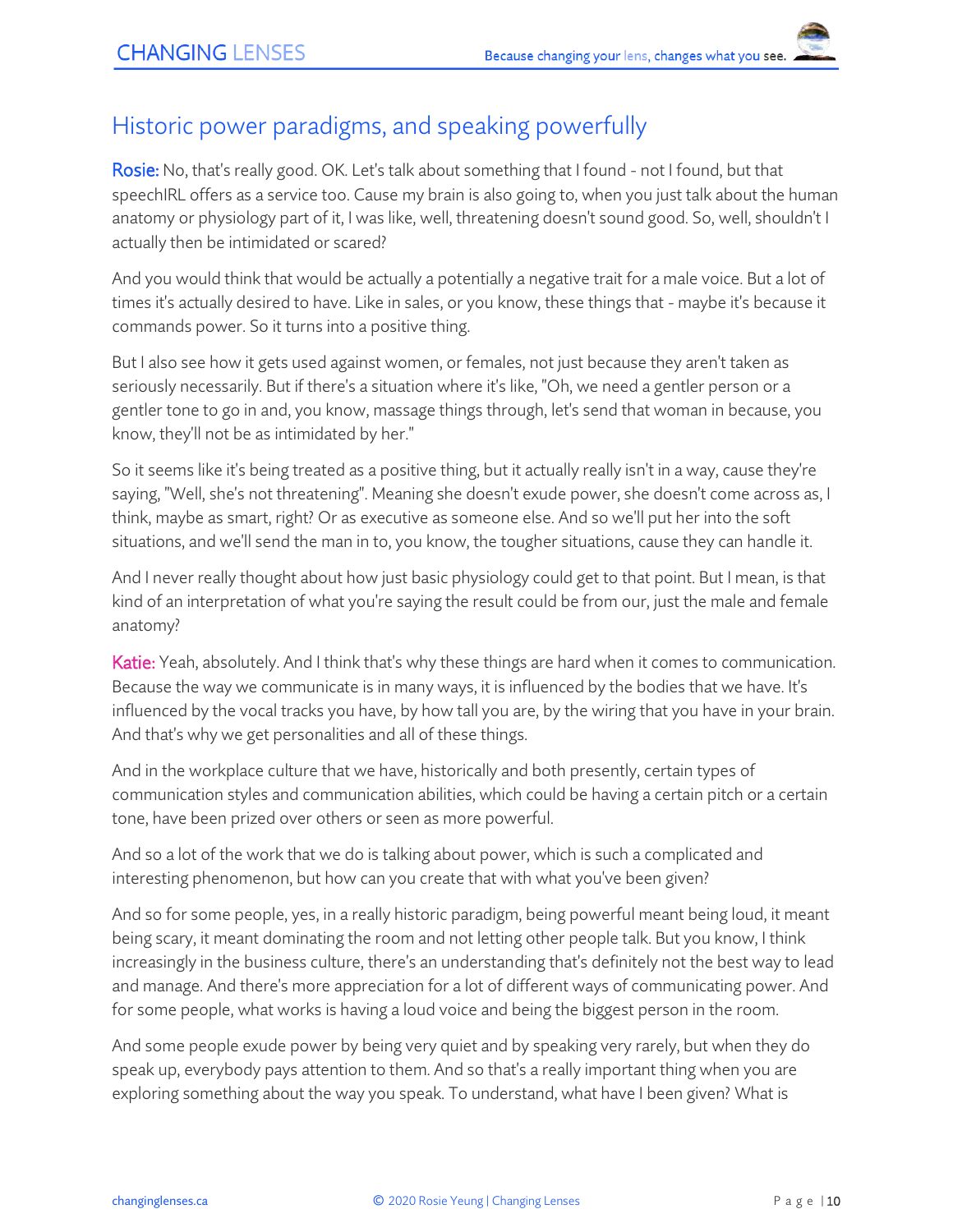possible for me to do and to achieve? And what can I flex to really own the kind of power that makes sense for me to have in a way that has the effect on other people that I want it to.

### When the "gender" of your voice doesn't reflect who you are

Rosie: OK. So I want to segue off of that one, but talk about gender communication service or therapy that speechIRL provides. And when I was reading about it on your website, I thought it was fascinating. I could see some very good reasons to do it, but it was all - you know, to be honest - it was a trigger for me.

Cause it sounds like - why should anyone, and I'm thinking in particular transgender people - why should anyone feel forced to, or want to, change their voice? So can you maybe talk just a bit about what that service is? And also, what are some of the reasons that people have given you who've come asking for your help with this?

Katie: Yeah, definitely. And I will preface this by saying this is not an area of clinical specialty for me. We have a couple other specialists at our practice who this is all they do. So I will speak high level to it. But if there are folks listening to this who like, know a lot more about it, I would love the correction. So Michelle can call me out (she's my coworker).

So yeah, at a very basic level, where people will typically seek this out is a case of a person who is transitioning binary gender. So male to female or female to male. Most commonly we see female to male. So a person who was assigned female at birth, and then they're transitioning to male.

And that's because, going back to the thing about vocal physiology, even if you're taking hormone replacement therapy, and things like that. That does not, if you were assigned male at birth and have a, sort of a large male vocal tract, the sorts of therapies that a person or medical interventions, a person might have to affirm their gender, does not change the size of the vocal tract. And so you'll have-

Or sorry, male to female, I think I might've been going backwards there. So if you were assigned male at birth, and you're transitioning to female, your voice might still sound very, very male. And so the person feels that the way they speak is not consistent, not congruent with their gender. And so they seek therapy to behaviourally learn to modify their voice so that their voice matches who they are as a person and is authentic to them.

Another reason people might do it is they identify as nonbinary or gender-fluid, and they want to have that flexibility. So again, maybe I was assigned male at birth, and so I have this very deep male sounding voice. And so I get clocked as a man because I sound like a male. And I want to be able to adjust the way I speak so that I can, you know, sort of show my nonbinary-ness. Or if I'm fluid, sort of show different aspects on different days, however I want to do it.

So it's really, again, just to give people more flexibility and more access to the identity that they have and making sure that what is coming out of their mouth is showing the world who they really are and who they really want to be seen as.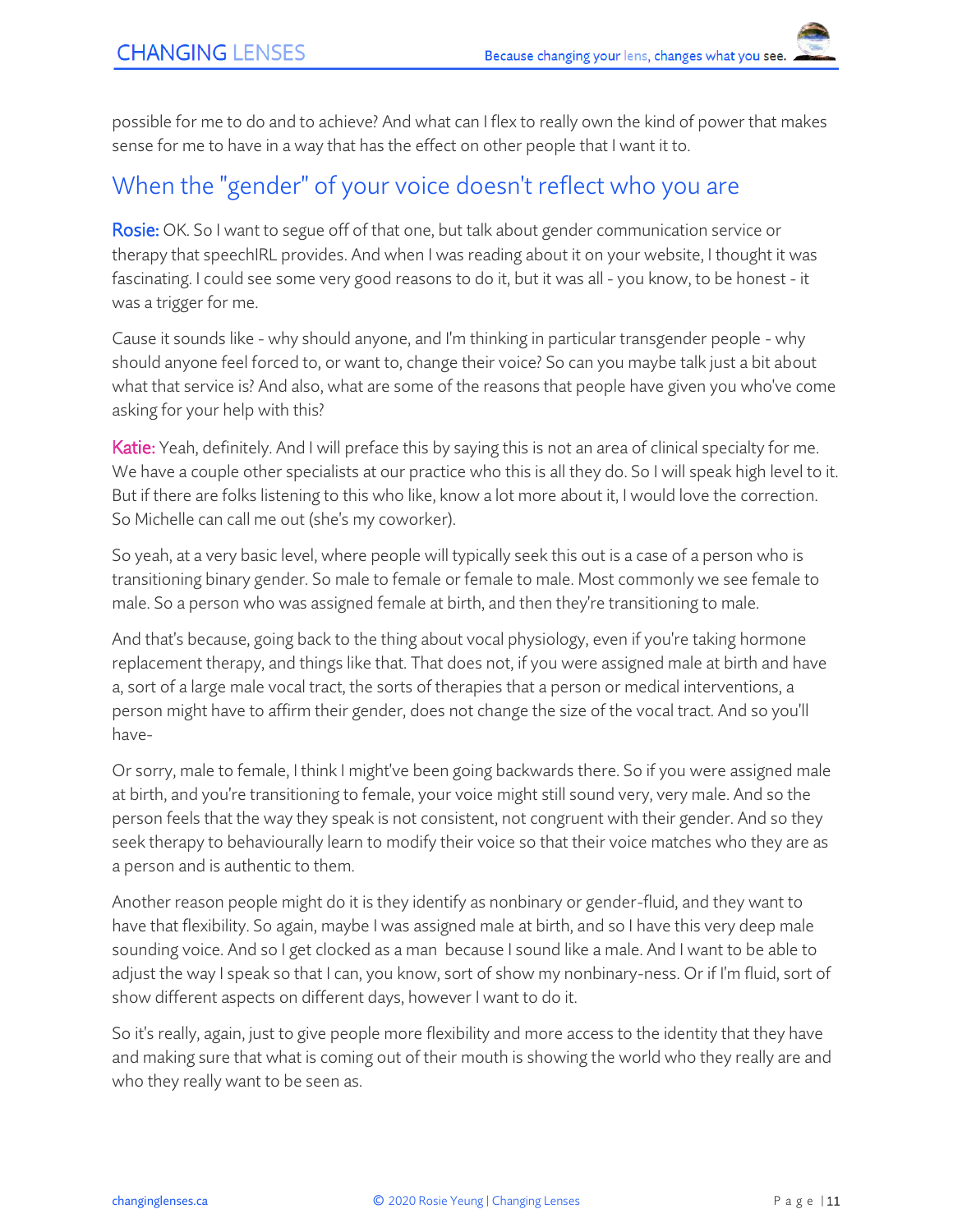Rosie: Oh OK, that's actually helpful for me. Cause you know, my first reaction when I thought about it was, well it's not really, it didn't seem fair. To people to feel - again, if it was a perfect fantasy world, no one would need to do that, cause they would just be accepted as they are. And they wouldn't need to sound more male or more female.

But I could also see, if someone did change their gender to be more true to who they think they really are, but their physiology just didn't match with that. Then it's actually - would you say maybe it's a good thing for them? Because then they are getting the help to transform into who they think their authentic self is by being able to also speak more like who they think they really are. Is that some of the motivation?

Katie: Absolutely. Yeah. So it is a very - I've met a couple of the folks that come to our practice and I will say, the voice work for individuals who are exploring gender or transitioning gender, the voice work can - for some people, right, everyone who goes through this process values different things, but - the voice work can be a tremendously foundational cornerstone to that personal journey for them.

And because it is so much of the way we sound. Like even think about when you're on the phone with someone. If you just hear the sound "hello", you can draw some conclusions about who the person is that you're talking to, just from the sound, the timber, the pitch, the speed of that "hello".

And we have a lot of folks who, um... Which is another area where this shows up, is there's something called puberphonia, which is for cis-gender males, but their voice does not drop during puberty. So even as a grown adult, they will sound prepubescent or will sound like a woman, is how a lot of people perceive that.

And so I've had a couple of those clients and they'll say, "I'm so tired of when I have to call my bank and they say, 'How are you Mrs. Smith?' Because I'm Mr. Smith." And it's just from that sound. So the way we speak tells - whether we want it to or not, it gives people a lot of information about us. So it's really about making sure that the information my voice and my speech is giving out, is the information that I want people to have.

Rosie: OK. So, some of our listeners might be wondering, how do you, like... If physiologically our vocal chords are built a certain way so that it misses a certain sound, I'm also kind of curious - I am curious about how - what the therapy looks like to do that. But just for the sake of time, and trying to stay on topic, maybe we'll do that in another episode someday? So I just want to kind of acknowledge that might be out there, but I'm going to try to stay with a, sort of an inclusion and equity lens about this topic.

## "Being articulate" in speech therapy

So let's go back to talking about, how it might affect different racialized people. And in particular, I want to touch on one of the other specialty practices for speechIRL, which is articulation therapy. And for the way it's described on your website, it talks about working on accents and I'm guessing the different tones as well.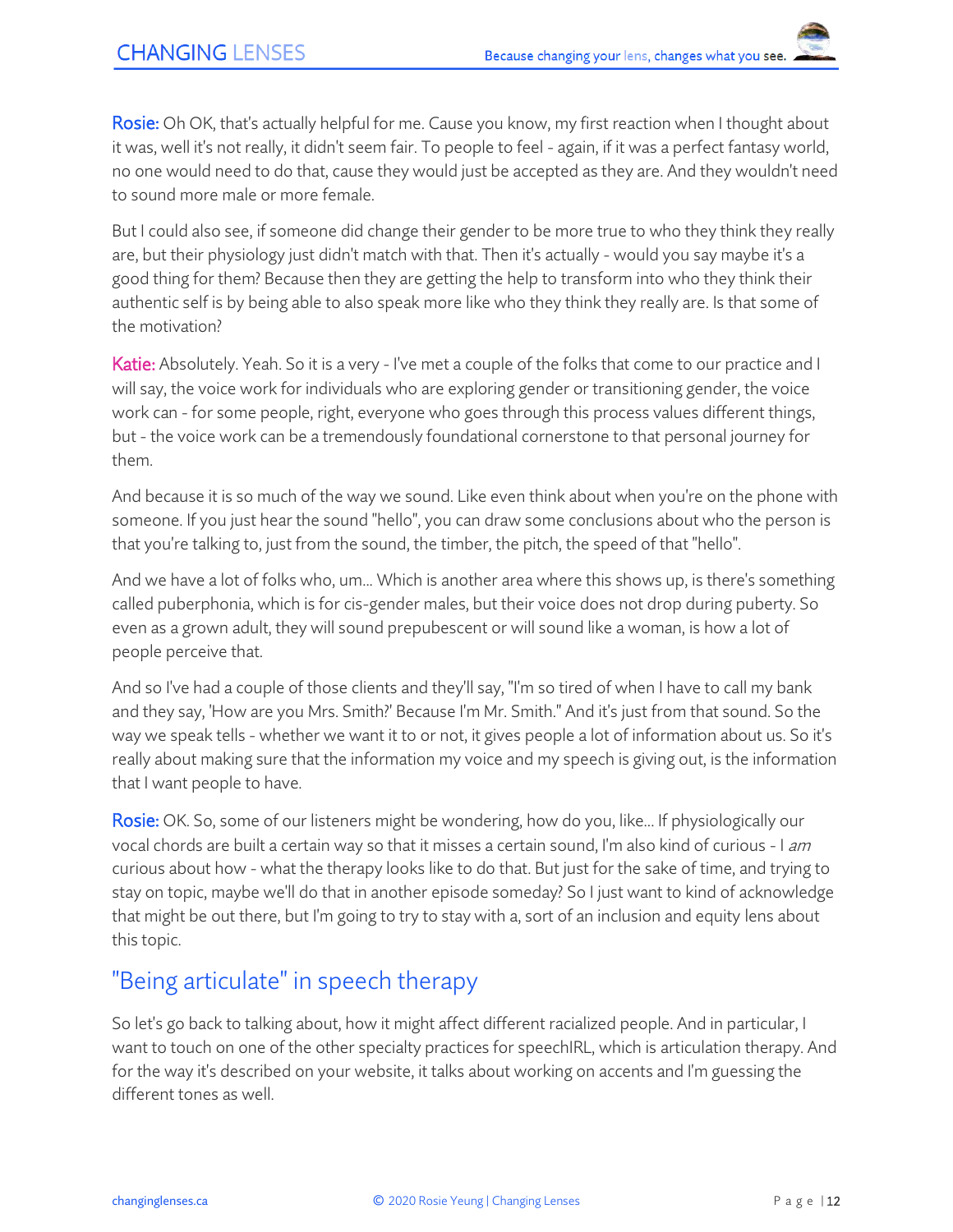And I do want to get to the trigger point of being articulate that I think we've been hearing a lot in the media, particularly from people who are Black and Indigenous and how they have been - have received discrimination, using that word, articulate.

But let's just start with, what is articulation therapy that speechIRL provides?

Katie: Great question. And one thing that's funny about this word is, the word articulation to a speech therapist means the complete opposite of what it means to everybody else in the world. So when we say, "Oh, someone is so articulate", we typically mean they have a large vocabulary, they speak in very well-formed sentences. It's a lot about their grammar and their vocabulary and that sort of thing.

When speech pathologists talk about articulation, we are talking about physically how you form the sounds. So articulation therapy specifically refers to, are you making crisp sounds? So someone who has a lisp and wants to work on their lisp, that would fall under articulation therapy.

Or kids (and adults), but you know, kids who say "wabbit", that would fall into articulation therapy. We teach them how to say "r", which is a really hard thing to teach. So that's why accent typically falls under there as well, because if someone has an accent and they would like to work on it, what they're working on is reshaping very specific aspects of the way they're making certain sounds.

**Rosie:** Got it. So that makes a lot of sense. And I knew there was something that would probably be very technical about it, and that's why I wanted to make sure I understood what that meant.

### Understanding accents - inclusion goes both ways

So let's talk about accents for a bit, because I think especially in a country like Canada, which is very multicultural, and you have people from all different countries, they would say they speak English.

And I know people from countries that, their official language in that country is English, but how they speak English is different from the North American English. So, you know, a very common example of that would just be British or Australian. I actually had the privilege of traveling to Australia earlier this year, before corona happened.

And for the most part, I could understand what they were saying, but, you know, there were a couple of times I wanted to "close caption" [laughs] some of the people that I met with. Just cause, like, "I'm not really sure what that word - oh, OK. That's what you meant to say." So in the spirit of inclusion and acceptance, I mean, I was kind of struggling with this.

What's your thoughts on how much should people really be trying to change their accent to an American or Canadian setting or whatever country that they're in? Versus everyone around them also trying to do some work to understand their "accent" better?

Katie: Yeah, this is such, again, a complex and layered question that I love.

So on a very basic level, a lot of people, most of the folks who would call us to work on their accent, it's because *they* want to do it. Some - like when I first started, I did have a few folks who were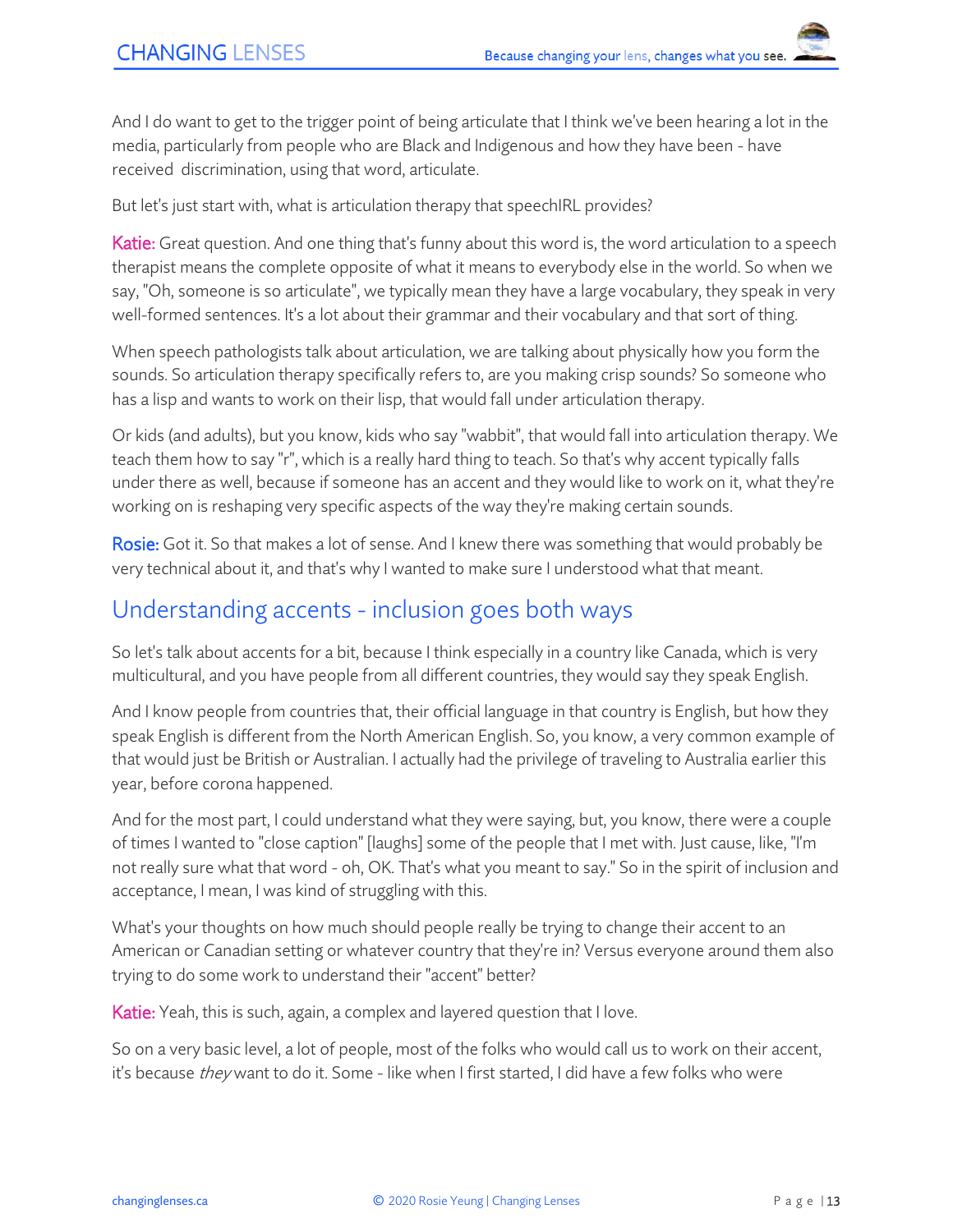referred by employers, but I think again, it's more sort of awareness of inclusion and equity has come around. It's like, "OK, maybe we shouldn't do that."

So at the most basic level, the first reason someone might want to do it is if they are frequently being misunderstood. Which is exhausting, both for the speaker and for the listener. And if it's because they're not a native speaker in that language, you know, they've already worked really hard to learn the language, and even though it is a lot of work, it's like, "OK, well I'm used to working on this language. And so now I'll just do this extra level just in the same way that I continue to learn vocabulary. I'm going to continue to refine the way that I pronounce things."

On the receiving end though - it's like, OK, but how much of that does the person have to do, or should the person have to do? And this is where it gets really really complicated and dicey and does tell you so much about the environment and the society that you're operating in.

So I remember, I did my undergraduate education at the University of Toronto and I majored in linguistics. And we had, I remember one of the professors in the department telling me... Or we had a guest lecturer, it was a new professor in the department who was an international professor as most of the teaching faculty at U of T are. And so they spoke English with a non-native accent, and I don't even remember what continent they were from, but that professor had previously worked in the United States at a university in, I think, Indiana.

And she was talking about how amazed she was when she came to Toronto. And she did have a pretty pronounced accent, and none of the students seem to care and it didn't seem to cause a problem at all. Because previously at the small school that she taught at in Indiana, she was just getting absolutely destroyed on her reviews because the students couldn't understand her, because of her accent.

And obviously there is a big demographic difference between the students at the University of Toronto and the students at a small university in Indiana. And maybe that's a bit mean to say, but I feel like living in the Midwest, I can say that [laughs].

So that's an example of, how much of it was the accent and how much of it was, you know, what are people used to hearing.

Now on the flip side, it is challenging for us to parse accents and things that we aren't familiar hearing. You know, think about if you have learned a second language, and when you first start learning that language, it's really hard for you to understand what people are saying. As you become more proficient in it, your ability to understand, your comprehension, improves.

And so, in a very diverse society, like in a city like Toronto, there'd be a very high expectation that people can process accents because you hear them all the time. There's so much linguistic diversity in Toronto. But if you go to a different part of the country where there isn't as much linguistic diversity, the people who live in that place, their brains, like, literally don't have the cells to process more diversity of language than what they hear on TV probably. So it is going to be harder.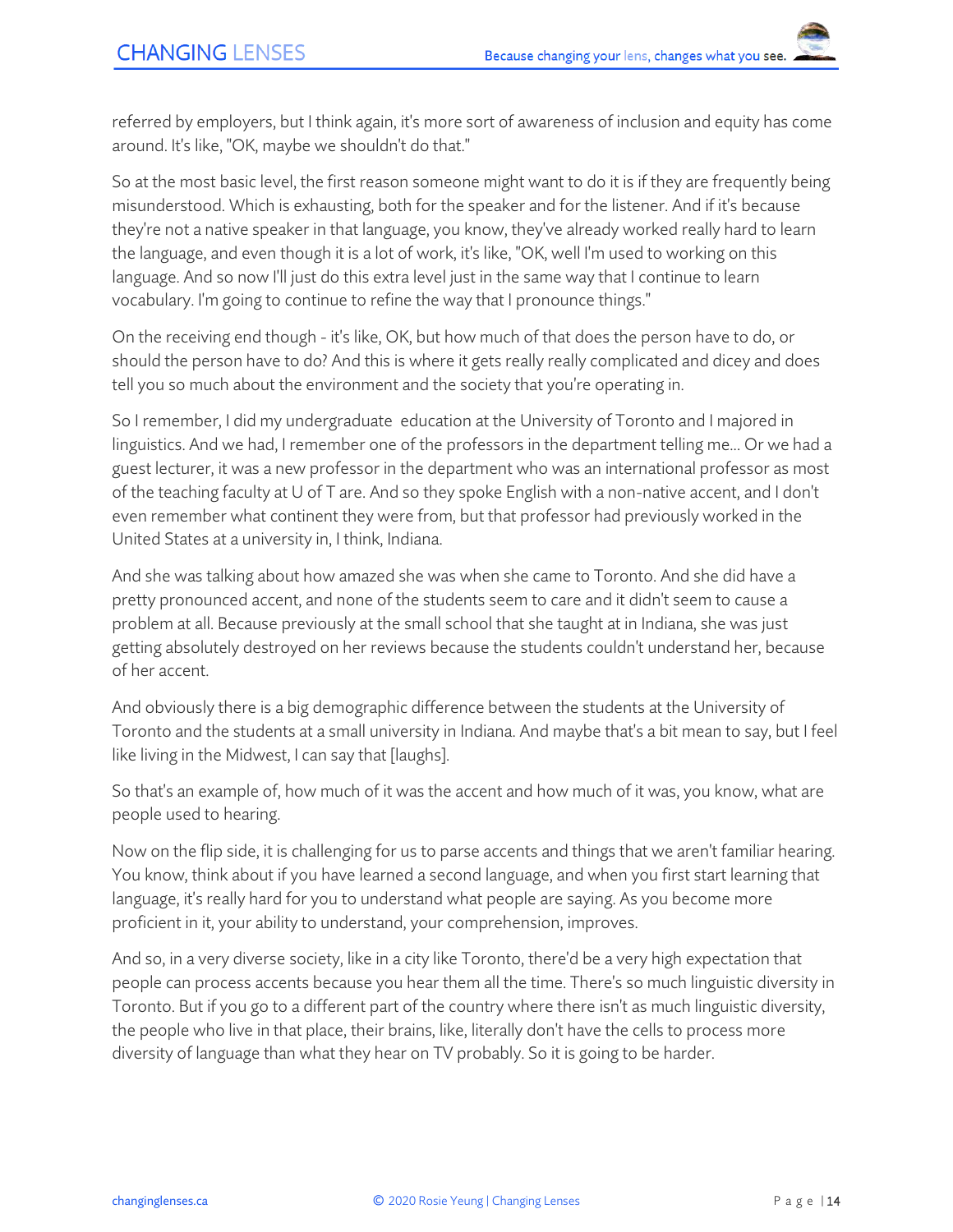Something else I've heard with the clients that I work with here is - someone I'll talk with, and we might be the same age, and they clearly have an accent, but no problem from where I'm sitting. But they'll say, "I don't have a problem so much with my peers at work, but it's the senior executives that can't understand me."

And is it, well, those senior executives just aren't being as patient and they need to learn to be more open and understanding? Or is it that the hair cells in their ears are deteriorating and they literally physically don't have the ability to process, again, more diversity of signals or just signals that they aren't used to having? They're already having to work harder just to understand people with the same accent as them let alone someone different. So...you know...where do you make the judgment call there?

Rosie: OK. So - and I want to say something, for the sake of our listeners as well, who might be interpreting things a certain way, cause I'm pretty sure that's not what you mean. But what I'm hearing is, that there may actually be genuine biological reasons that make it difficult for someone to be able to understand someone with an accent different from theirs in English. Which is not an excuse to say that, well, they shouldn't try. Or, well then, the other person with that accent has to change.

But I guess in the spirit of inclusion, it is truly, well, it might really genuinely be harder for some people to be able to understand accents than for other people. Is that kind of a fair - would that be a fair summary of what you're saying?

Katie: Yeah, absolutely. I think, you know, I think both, I think we have to be just be aware that both things are true, right?

#### Rosie: OK.

Katie: So, you know, people absolutely need to work harder to understand speech patterns they're not as familiar with. Laziness, or "I haven't had to do this before", is not an excuse and not a reason to tell someone they need to change so that your life is easier.

On the flip side, I think to assume that a person who is saying, "I'm sorry, I'm having a hard time understanding you", is just because they're being lazy or just because they don't care... that is also, you know, making an assumption about someone that maybe could be a little bit kinder. Both things could be going on, right. The person might have more ability to learn and they could put in a little more work, but ultimately they may also be limited in some ways that are outside of their control.

### Supporting each other at work

Rosie: Got it. OK. So you know, I think that actually is a good lead in to talking about how we can be supportive of each other. And primarily I think how - cause I do think, and you can correct me - but the proportion of people in, let's just say in the U.S. or in Canada, who have either a speech problem, or, I guess some kind of neurodiversity - that they might want to change. Or not, but they're just, it's just a diverse way of speaking, let's call it. That there's more, I guess, North American native English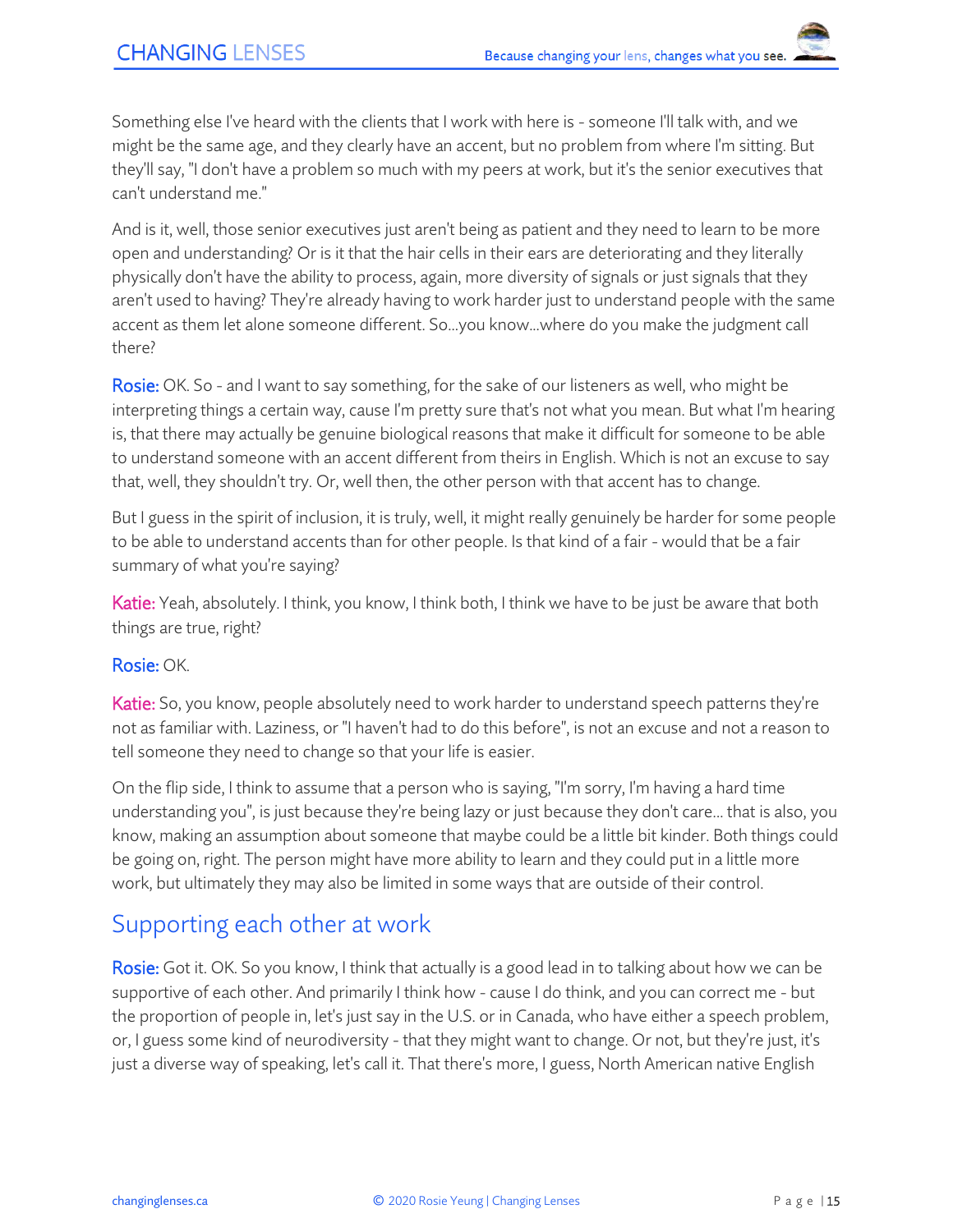speakers that don't have speech problems than there are people - than are the opposite. Would that be true?

Katie: Yeah, you know - I mean on paper, yes. I think if you look at our statistical studies, I will certainly say, because I work with - the folks we work with, we call them subclinical sometimes. I think if a lot more people knew the variety of speech and language and communication diagnoses or disorders that are out there, a lot more people would realize, "Oh wait, I actually am not quite like everyone else. I am having a harder time." But we don't have studies of those people. So I think, yes, it's safe to say that the majority sort of has a standard way of doing things.

Rosie: OK, I think that's fair. Cause I would never have thought to come to you for help before, like when I was starting out at the firm and I was told, "speak louder, speak slower" and so forth. I would just like - To be honest, I would have been like, OK, well my performance is going to be affected if I don't do this. I have to do things the business way. And maybe that in itself is a whole other thing that needs to be discussed.

But OK, so if we assume that there is sort of the majority that everyone has tried to conform to, how can we be more understanding and supportive, for the people that are not necessarily in that majority or have been told, "Well, this isn't really working out for you", or they want to change something? What do you see works best from a coworker or from a community perspective?

Katie: Yeah, that is a great question. It's funny, cause on the one - like, part of me wants to take it in a really interesting and scientific and social theory directly.

Rosie: Yeah, go for it!

Katie: And then the other part of me is like, just be patient and listen more?

Which is, you know, in some of the different, disability communities I'm in, like, that's literally it, is like... Be willing to take a little extra time, because you know, maybe the person needs a little extra time to get their thoughts together or to have the words come out of their mouth. Or you know, maybe because something about the way they talk, or something about the way that you hear, or something in the middle of that, causes you to need to ask for clarification.

[gentle tone] That's OK. That can be okay.

So taking a little more time, being a little more patient.

Something else that I have found helpful, just from the work that I'm able to do. So a lot of the inclusion work that we do is going into companies and doing trainings on topics, intersecting with inclusion and communication. And a big part of what we do is teaching people about the science of communication, the different parameters of communication. So things like voice and articulation and how articulation of your physical sounds is different from the words that you're choosing. Those are two very different processes. And in each of these parameters, you can operate at a high level or a low level, or a lot of detail or a little bit of detail.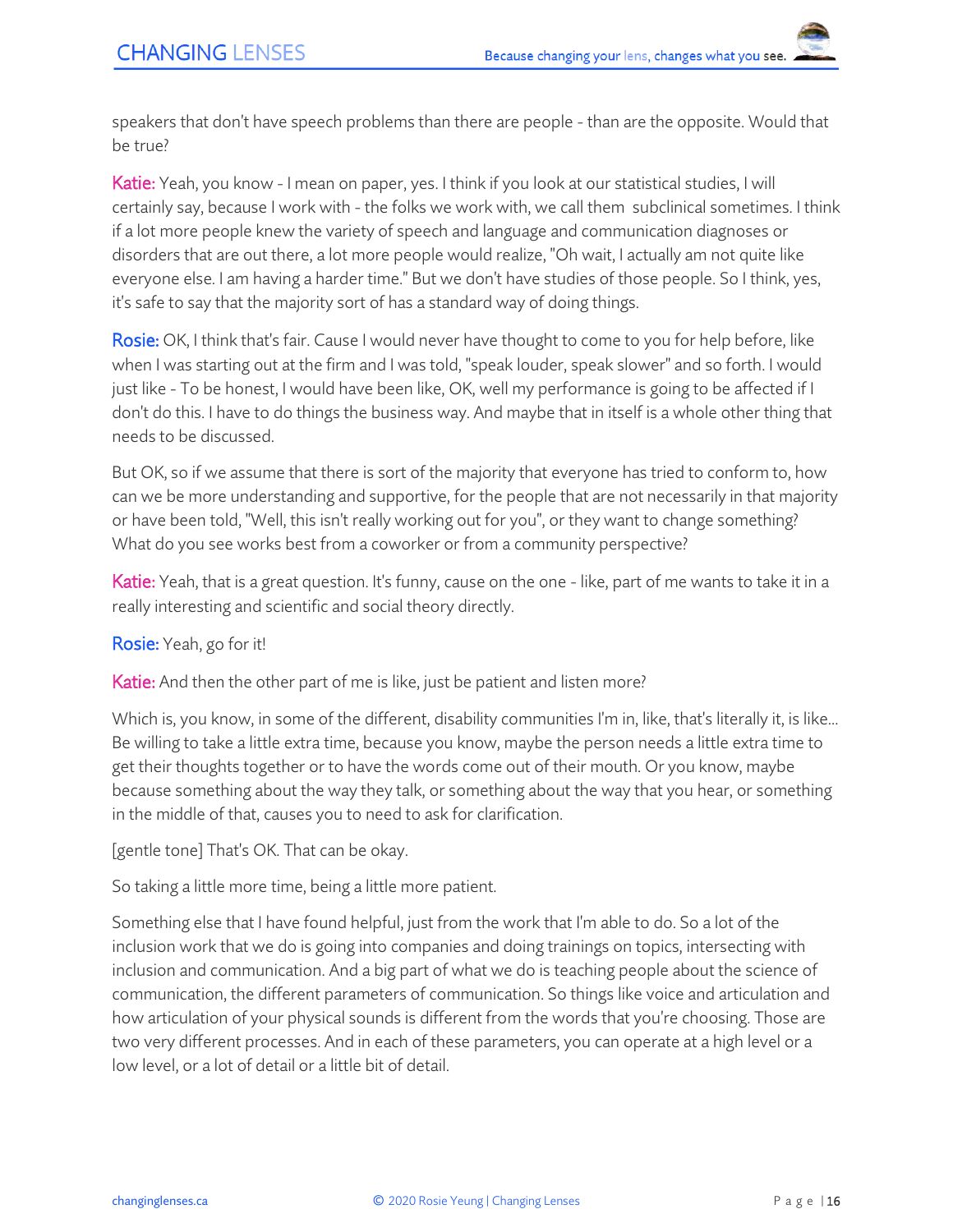And adjusting all these parameters has really different effects. I often use the analogy of a sound mixing board. You can dial things up and down. And when people start to understand, oh, it's not that so-and-so is a bad speaker, or so-and-so's a good speaker, or so-and-so's a powerful speaker. It's what is the individual parameter that person is tapping into and they're adjusting in a certain direction to create a certain effect.

I think that both empowers people to be more aware of why they're reacting to the way people talk, both either positively or negatively, in a certain direction. And also to have more patience for people who, maybe because of something that is sort of a biological process, they're going to be here on this parameter. But you can appreciate other things that they're doing in other areas to have the general effect that's being asked for.

So a lot of it, yeah, just sort of awareness, I suppose. Awareness, listening, patience.

## The elusive "Executive Presence"

Rosie: OK. So maybe you have an example of, on the employer side... Cause I think you've got this unique perspective where you can hear from both the employer and the employee. Cause sometimes it'll be the employer who contacts you and says, "Hey, I would like you to work with my employee, Bob, on this."

So is there, I don't know... Is there maybe an example of that, where someone hasn't been as aware or as patient? They may think that they have, like they're very aware of what the problem is, and they've been so patient up to this point. But when you get into it, actually, that's not the case because they haven't been aware of this.

Yeah, is there an example of that you could share to help us understand?

**Katie:** Yeah. Let me try to think. Off the top of my head...

So I think, yeah, I do work in an interesting space where I get to see both sides. Because employers, when they're asking for things of their employees or they're giving performance reviews, and they'll give you the most useless feedback ever.

And they'll either say they want the employee to be doing something - well often they'll say they want them to be *more* something. There's this very subjective...whatever...right? Like, you know, you need to be more assertive. It's like... [huffs].

Rosie: Yeah. I've heard, "They need more executive presence". Whatever the heck that means!

Katie: Yes, exactly.

Rosie: Usually I think that means, "You need to be more like a white man", but...Yeah, I think that's what they mean by executive presence.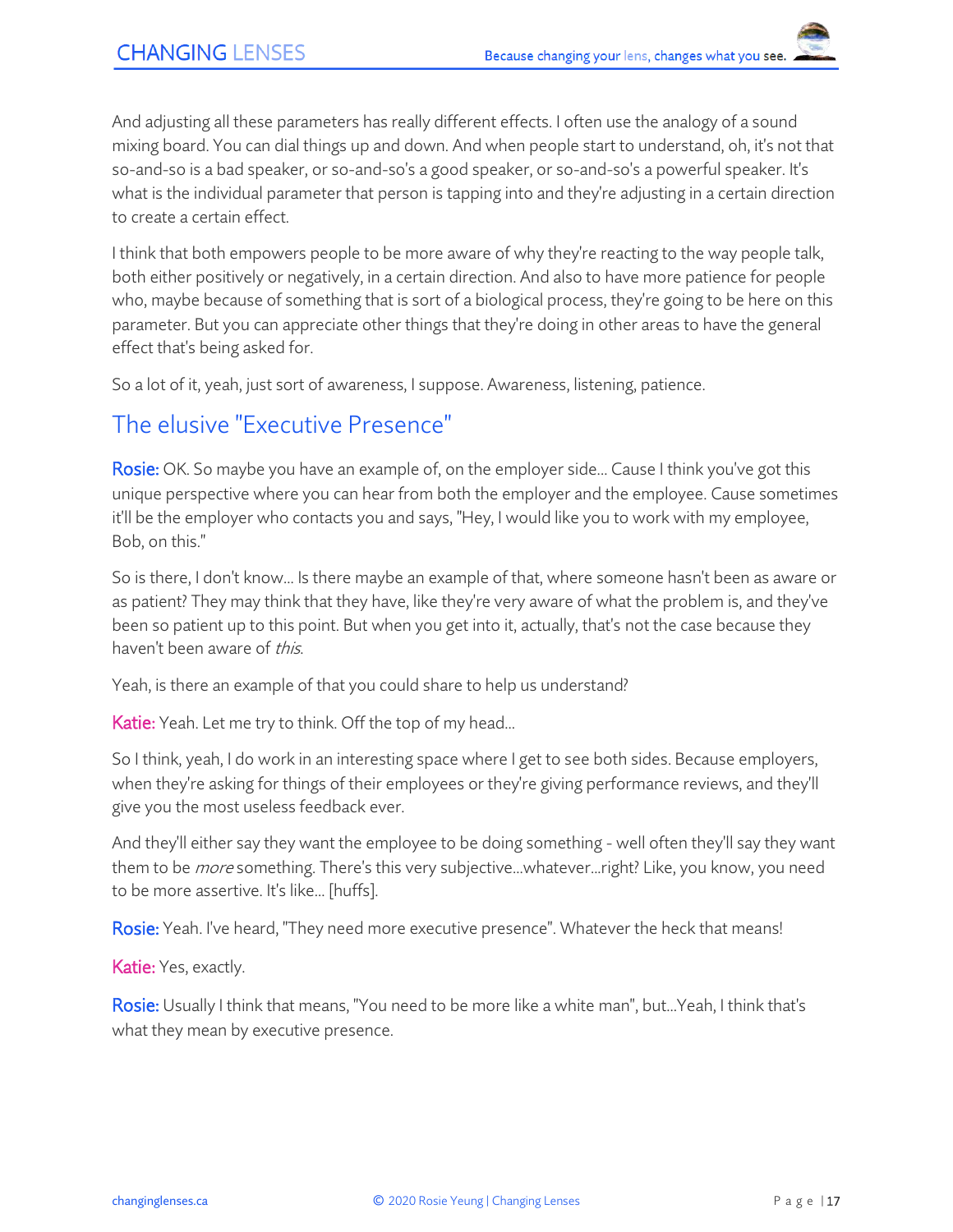Katie: Exactly. And so, executive presence, so I would say, "OK, so employer, what do you mean by that? And what is happening, what are you seeing happen that you think is because the person doesn't have enough executive presence?"

[imitating employer] "Well, you know, they're always getting talked over in meetings."

OK. So that's an interesting piece of information. And you know, I'll go with the employer's train of thought for a while. "So, what types of stuff, when are they talking? What types of conversations are happening and what is the moment at which they're getting talked over?"

And they'd be like, [imitating employer] "Well, you know, they're just giving information." And it might be, "They're too quiet."

I'm like, OK. So volume is something, that's a concrete piece of information for me.

Or, [imitating employer] "They just talk on and on."

And I'm like, Oh, OK. So maybe they're giving, they're just sort of going on and on. And actually the information they're giving isn't relevant.

Or, [imitating employer] "You know, they just do a really good job, but you know, their manager is just a really outspoken, impulsive person and they need to learn to handle that."

I'm like, well OK, well actually that sounds like the manager's the one I should be working with, not the employee. So it's a lot about asking questions to identify what is actually happening in these moments of communication, where I can start to identify and catalogue the behaviours, and are those behaviours that the employee can improve.

Because often there are some things like that, and often it is more junior employees were getting referred. And so it might be something like, OK, yeah, when you're presenting information, you are giving more than is necessary. So we're going to teach you how to pare down to just the key points so that you don't lose your listener's attention. That's a good skill to know.

But on the flip side, if it's cause you're, you just have a rude manager, who's always cutting you off and interrupting, maybe we need to talk to the manager directly. Or sometimes it can be self-advocacy. So a big strategy that we'll use is working with our individual clients on learning about communication and then, OK, how can we now give this information to the people that you work with? So that they're more aware of what's going on in a moment. And I realized you asked for a specific example and that's not really a specific example. I got a little, um, yeah.

Rosie: That's OK. No,I think those are some, that's probably more than one specific example, actually. So yeah, I think that's helpful. And maybe as our listeners are hearing this too, they can think of examples that they've encountered at work. And I welcome people to share and add in the comments too.

Like ,what is it that you've encountered where, you know, that's not really something that is my specific problem, or is even maybe my problem at all. But somebody wants me to change this. And this is actually just a part of who I am.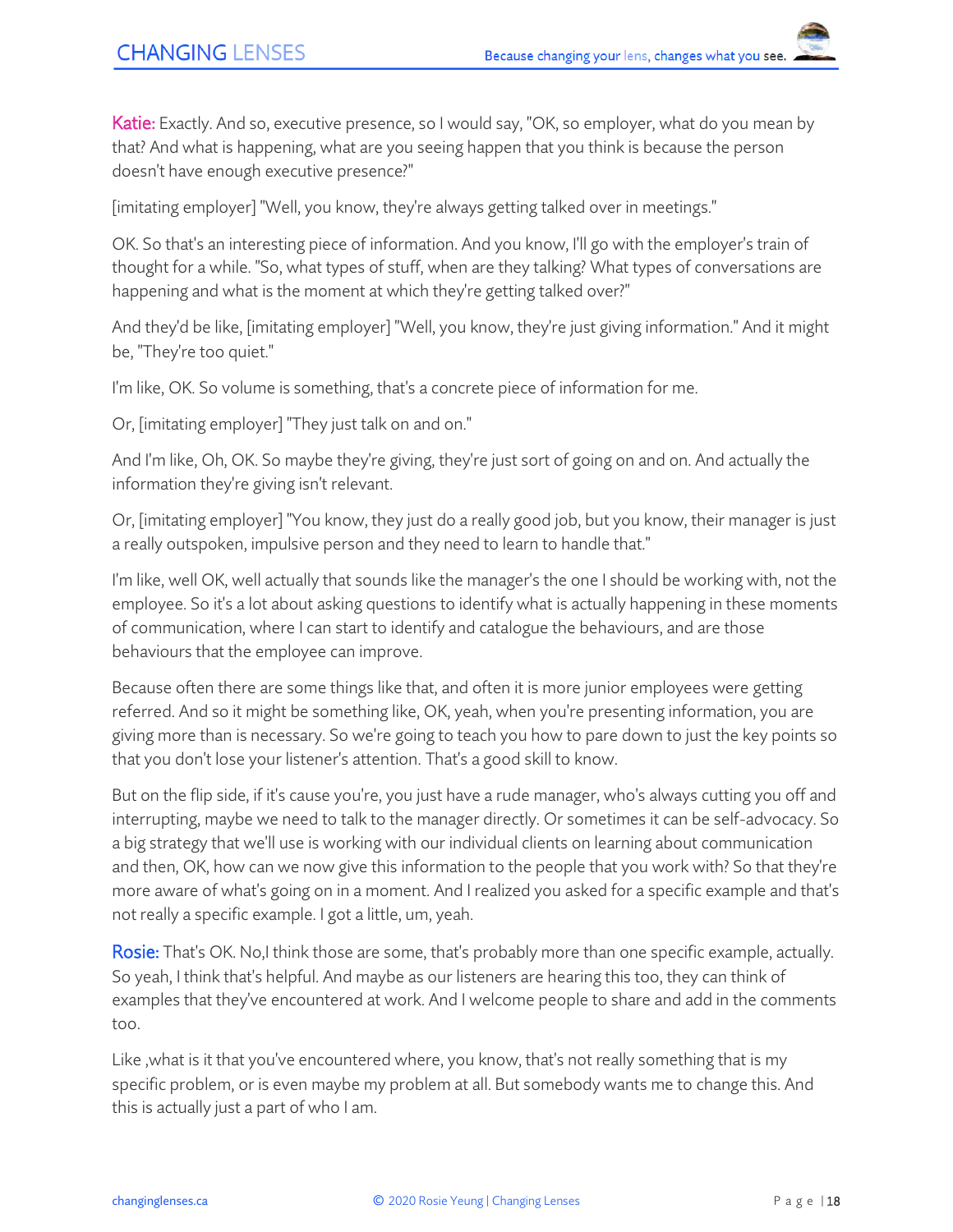I know I've I had to go through even getting to a place of like, what's OK for me. So I'm short, and I used to wear heels, but at some point, it's like...They don't make me feel comfortable, and I'm tired of doing it really just to make myself taller for other people. I'm not - I can't wear one foot high inch heels, right?

And I can only talk so loudly because my lungs are only so big, so... I'm sure that if I worked with you, Katie, there'd probably be other techniques you could teach me that I could project a bit more. But at the end of the day, I'd rather just hold a mic and not have to, like, shout, because that doesn't feel comfortable, and that's not going to make me a good presenter either.

#### Katie: Yeah.

## Supporting each other by not labelling each other

Rosie: So, yeah, I think, something I'm hearing too as to how I can be supportive of other people is to not jump and put labels on things right away. Like, not say, "you're too quiet" or "you're too loud". But to put a little bit more context, think about the person's, even, size and physiology. And you know, is this even something that's necessary for me to change? Is there something I can adapt?

And also is if there is something that would be more helpful to the person for their success? And I don't mean, you know, "rising up the ladder" success. But just for them to be heard better. Then what is the actual action or behavior that we think would be helpful? Not a label or kind of a stereotype that we put on them.

Katie: Yeah. And I think that example you gave of your own personal experience is really great as well. Because that speaks to flexibility and honouring the individual values of the speaker, right? So in the example you gave, the functional issue was not being heard. So people in the room want to hear you, and you want to be heard by other people. Someone who tells you, "You're too quiet", they're putting that label on you and making it all about you.

And you're saying, OK, well so maybe yes, there's something about my voice that it can't quite carry to the back of a 500 person room. But there are - so yes, I could go to work with some vocal specialists and do all kinds of exercises and practice to be louder. Or, I could use a microphone. And that is your choice to make, because both of those will be just as effective.

And for the people that you work with, to be able to say, "I would like to use a microphone when I speak, I find that's helpful for myself and the audience." Versus someone telling you, "You need to go change this particular thing in this particular way."

Rosie: Mmm. OK, that's - that's really affirming.

And, I hope that employers out there would also be understanding of that. To be able to say, well, if we need a microphone for someone, it's not really any different from needing a button on the door, right? For someone who's in a wheelchair and can't open the door themselves. Like, how can we be accommodating to make our employees as successful as possible, and feel as valued and welcome as possible in the workplace? So I'm glad that you think that that's actually a good example.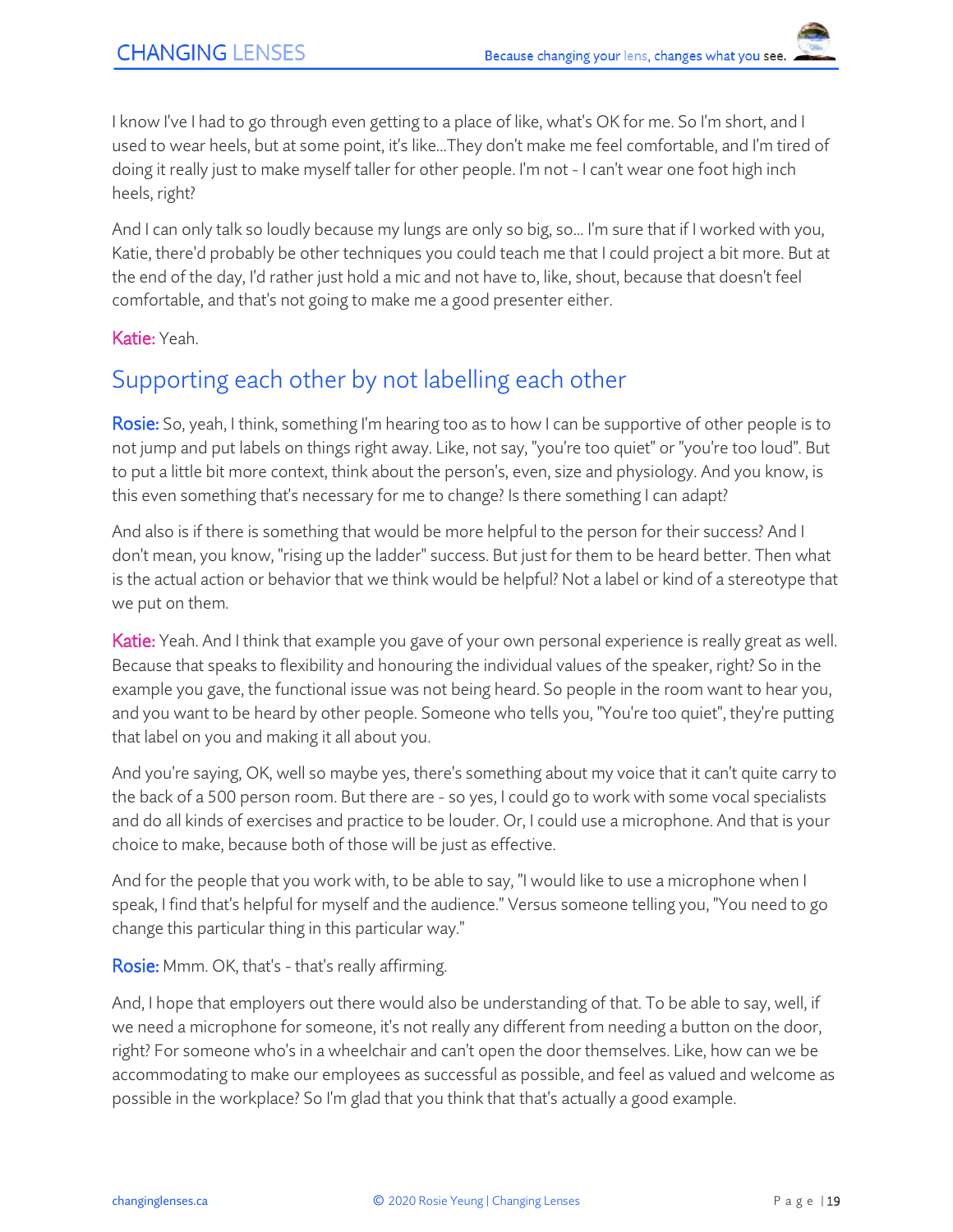# Closing thoughts

Katie, this has been so interesting and enjoyable for me. I've learned a lot. I could go on and on forever, but you've already been so generous with your time. I really appreciate you coming on the show and just sharing some of these perspectives that certainly I don't get to see every day.

Thank you for changing my lens and hopefully the lenses of our listeners. That's definitely the goal of this podcast.

So before we go, or before we let you go, any particular closing thoughts? Or, you know, what's most prevalent on your heart right now? If there's any final thought that you wanted to leave us with, or any final action you wanted us to take, what would that be?

Katie: Ooh, such a big question.

Rosie: [laughs] No pressure!

Katie: And I feel like, asking that question at the end of a particular conversation, my answer to that will change at every top of the hour, every hour today.

I think, maybe carry on some themes from this conversation. I think, maybe just understanding and really reflecting on the value of flexibility. I think what's challenging about an inclusion in a workplace context is, we do have all these different people with individual needs coming together. Certainly there are power structures and historical reasons that, you know, have privileged certain groups, and given a lot of power to certain groups, and violently taken power away from other groups.

With something like communication, where I think communication is so foundational to so many of these inclusion issues that get talked about, but it's kind of in the background. And so, as more and more conversations are being had about these really, you know, important and like giant issues, like race and gender... Some of the *how* of how we get to navigating those and start to repair and restore some of those relationships is going to be about communication. And there's a lot more to the communication part than I think people realize sometimes.

So I think… willing to be generous and to really pay attention in a particular moment to what is actually happening; to who is doing what; and who is thinking what. You know, communication is a skill that you never finish, right? Like, it's one of those things that you're never done. You can, all of us, myself included right, we can always improve on it and will be improving on it, and evolving and changing throughout our life.

And as we strive to be inclusive, we're all paying attention to how we want things to change and other people to change, but we're going to change as well. And that doesn't necessarily mean that we're giving into problematic structures that we're trying to overturn. It can be a process of self-discovery.

So that was a little, not as concise as I wanted it to be, but I'll stop there.

Rosie: Thank you. That's some great thoughts to leave us with, to reflect on as we go from here, so really appreciate that. Really appreciate your time again, Katie. And just a reminder for everyone is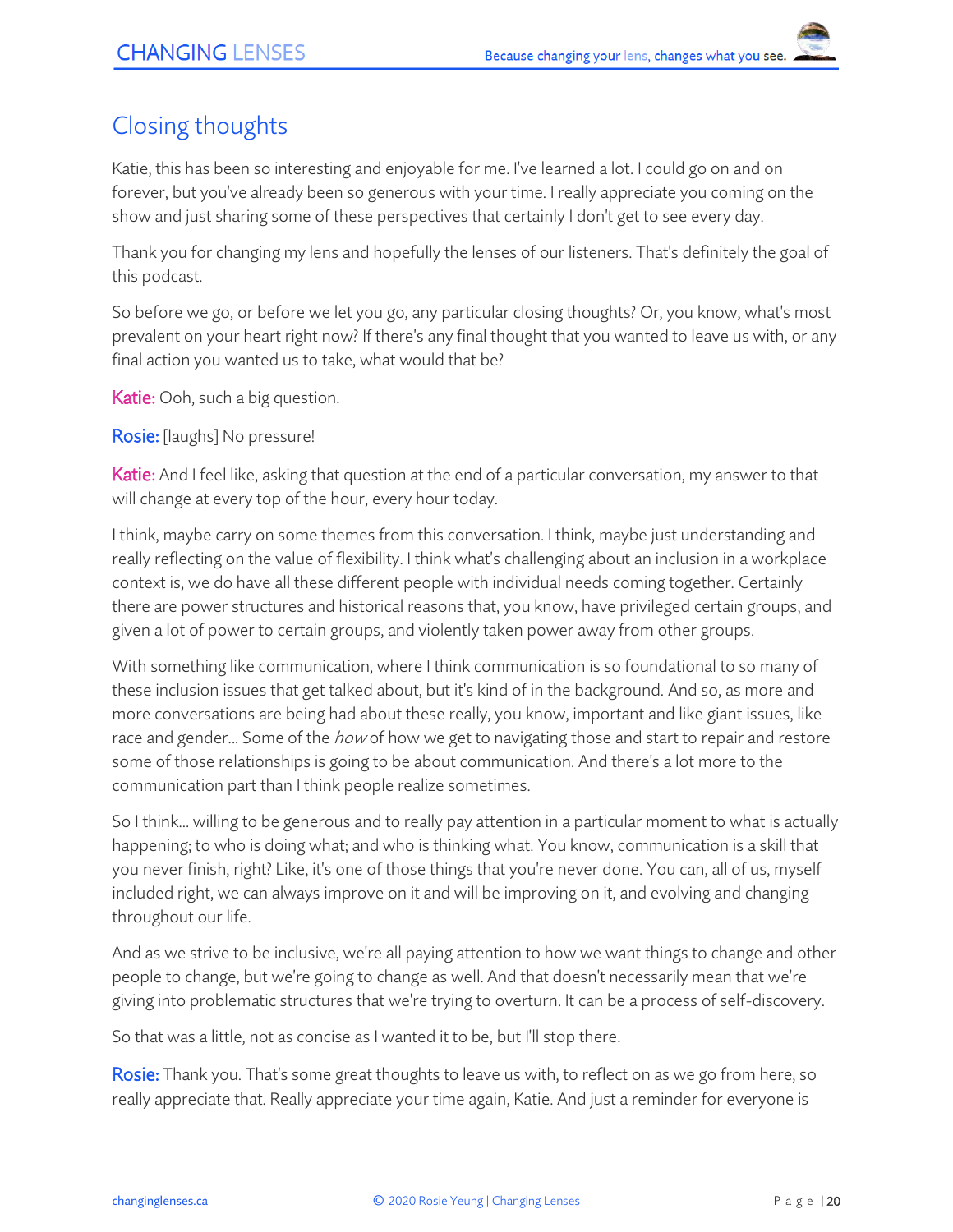listening to this podcast, that if you want to find out more and learn more about communication, speech, or just about Katie and all the great work that she does, you can find her on her website, which is speechIRL.com.

And if you are like me, who's not really with it - "IRL" stands for "in real life". So speechIRL.com. And then you can also find them on all the usual social media outlets, Facebook and Twitter. And I think on their blog, you have a - sorry, on your website you have a blog. Katie, what are some of the things that you talk about in your blog?

**Katie:** Yeah, we're kind of all over the place, much like the work that we do. Some of our topics are very communication centric. I think this week, or this month, we had a piece on how to have small talk, which is a very popular, I would say, "lesson" that we do with our clients is, you know, people hate small talk and that's pretty normal, but it's a pretty formulaic thing to do if you know the formula. So we put that up there.

And then we also have articles about things more related to diversity and inclusion, equity. And how to have - but from a communication standpoint. So you know, how to say the right thing in 2020. Or how to not say the wrong thing in 2020. And then things about speech pathology as well, if there's any folks interested in that field, or sort of that area of practice.

So, yeah. Take a gander!

Rosie: Very cool. I need to read that small talk one, cause I hate it as well. I've learned it out of necessity. I don't even know if I've learned it, but I need to do it, so I will definitely check that out.

Katie: Yeah, we actually have postcards we made that are the Small Talk Menu. It's literally like, if you were going to a wedding and you're like, "Oh, I'm going to have to small talk with people I don't know."

Rosie: Oh yeah!

Katie: And it's like, it's literally on a postcard. It's like, "How to have a small talk conversation and keep it going." Cause it's literally that formulaic and people don't realize it. And once you sort of realize the formula and that it's just a game, you just keep the game wherever you're going.

Rosie: Wow...OK, well, once we're all released from our coronavirus prisons and we have to go to the 300 person weddings again, I am definitely printing that out and taking that with me. Thanks for that!

[laughs]

Katie: Yes, cause we'll all have lost our small talk skills cause we haven't been mingling for like, three years.

Rosie: [laughs] That's right, we won't know how to talk to strangers anymore. We can only talk to five people at a time. That's right.

Thanks so much, Katie. It was a pleasure having you here. I really enjoyed our chat and I learned a lot. So thank you.